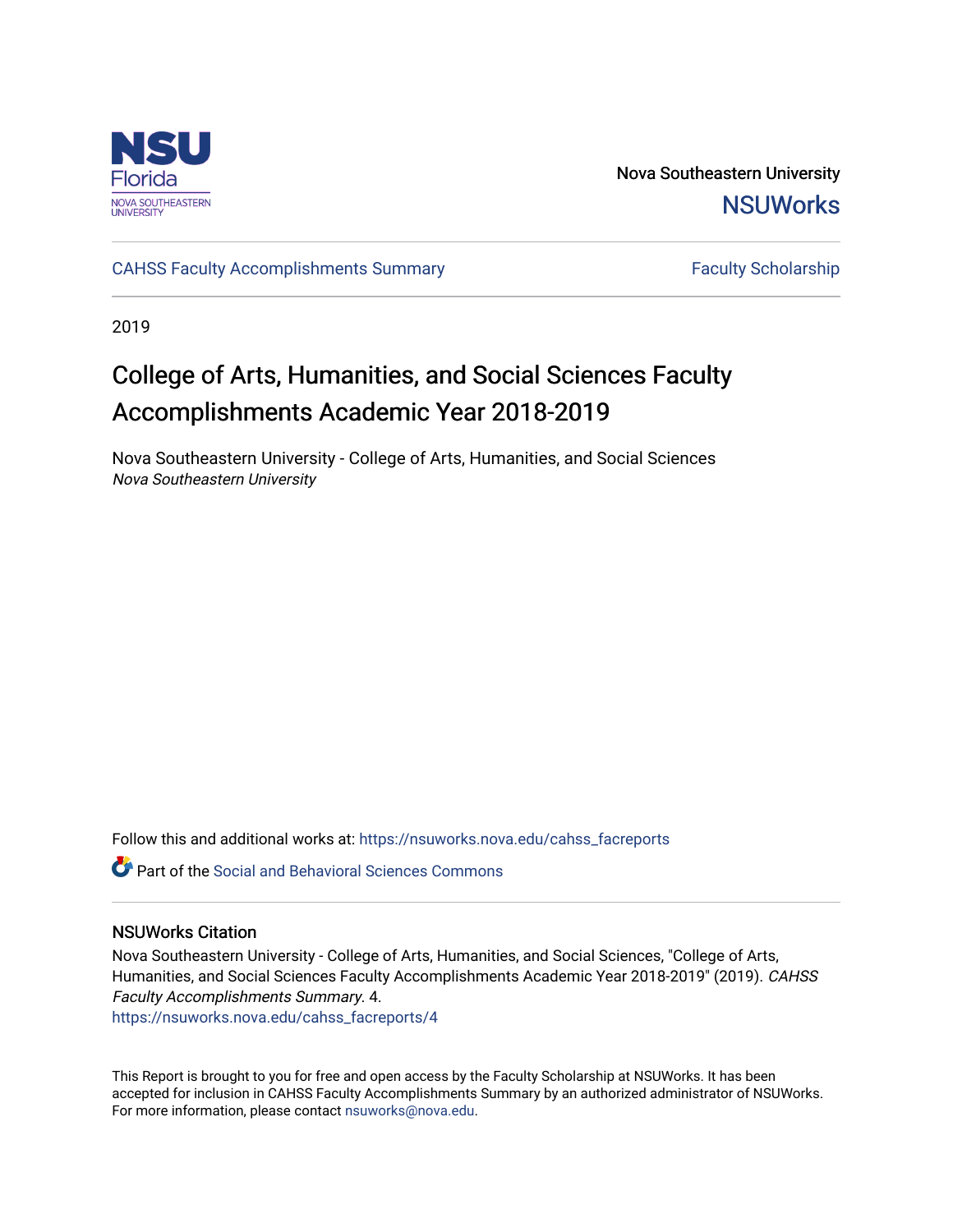# **CAHSS Faculty Accomplishments Department of Conflict Resolutions Studies Academic Year 2018-19**

## **1. Community Engagement**

| <b>Faculty</b>        | <b>Brief Description of Community Engagement</b>                             |
|-----------------------|------------------------------------------------------------------------------|
| Alexia Georgakopoulos | An approved Florida Supreme Court Primary Trainer for Florida Supreme        |
|                       | Court Certification Programs in County and Family and she just recently      |
|                       | earned the status of an approved Primary Trainer for Florida Supreme         |
|                       | Court Certification in Circuit Civil Mediation Programs in August 2019.      |
| Alexia Georgakopoulos | Georgakopoulos was invited to join the longstanding and well-respected       |
|                       | Broward County Crime Commission as part of the Advisory Board by James       |
|                       | DePelisi, CEO of the Broward Crime Commission. This organization tackles     |
|                       | crime and violence in modern society. The Commission attracts thousands      |
|                       | of law enforcement and other professionals to their featured events and      |
|                       | conferences where Dr. Georgakopoulos helps organize, present, and            |
|                       | facilitate.                                                                  |
| Cheryl Duckworth      | Board of Trustees Membership, Alliance for International Education (began    |
|                       | 3-year term May 2019)                                                        |
| Elena Bastidas        | After the GP, I organized a series of visits as part of our ISoE efforts.    |
|                       | Participants included: July 15 - SOLCA, nucleo Loja. (one of the 7           |
|                       | oncology hospitals in Ecuador). Participants (9 HR and Board Members.        |
|                       | workshops (2hr.) July 16 - Association of Businesswomen of Loja.             |
|                       | workshops (2hr.) (22 participants) July 17 - Universidad Nacional de Loja.   |
|                       | And Universidad Tecnica de Loja (Presentation of NSU and our CR              |
|                       | programs) July 18- Province and local authorities. (Presentation of NSU      |
|                       | and our CR programs)                                                         |
| Elena Bastidas (With  | Conflict Resolution Workshop (3 hrs.). Participants included people from     |
| Students of GP)       | local and state government, private sector, higher education among others.   |
|                       | This working breakfast introduced participants to the field of conflict      |
|                       | resolution, the need for its implementations across all sectors and specific |
|                       | examples of its benefits, there were 25 participants in attendance. June 29, |
|                       | 2019. Wyndham Hotel, Guayaquil, Ecuador. This workshop was sponsored         |
|                       | by POF Solutions LLC.                                                        |
| Judith McKay          | Hostage Negotiation Techniques for Crisis and De-escalation for the          |
|                       | Broward County Multiagency Emergency Management Task Force                   |
| Judith McKay          | Conflict and Crisis Communication (multiple presentations) for Crisis        |
|                       | Intervention Team Training Broward County                                    |
| Judith McKay          | Story Café Alvin Sherman Library                                             |
| Judith McKay          | Role Play Exercises for Crisis Intervention Team Training Broward County     |
|                       | (multiple sessions, monthly throughout the year)                             |
| Judith McKay          | We Love our Family: Fun tips for Resolving Conflicts & Getting Along Alvin   |
|                       | Sherman Library                                                              |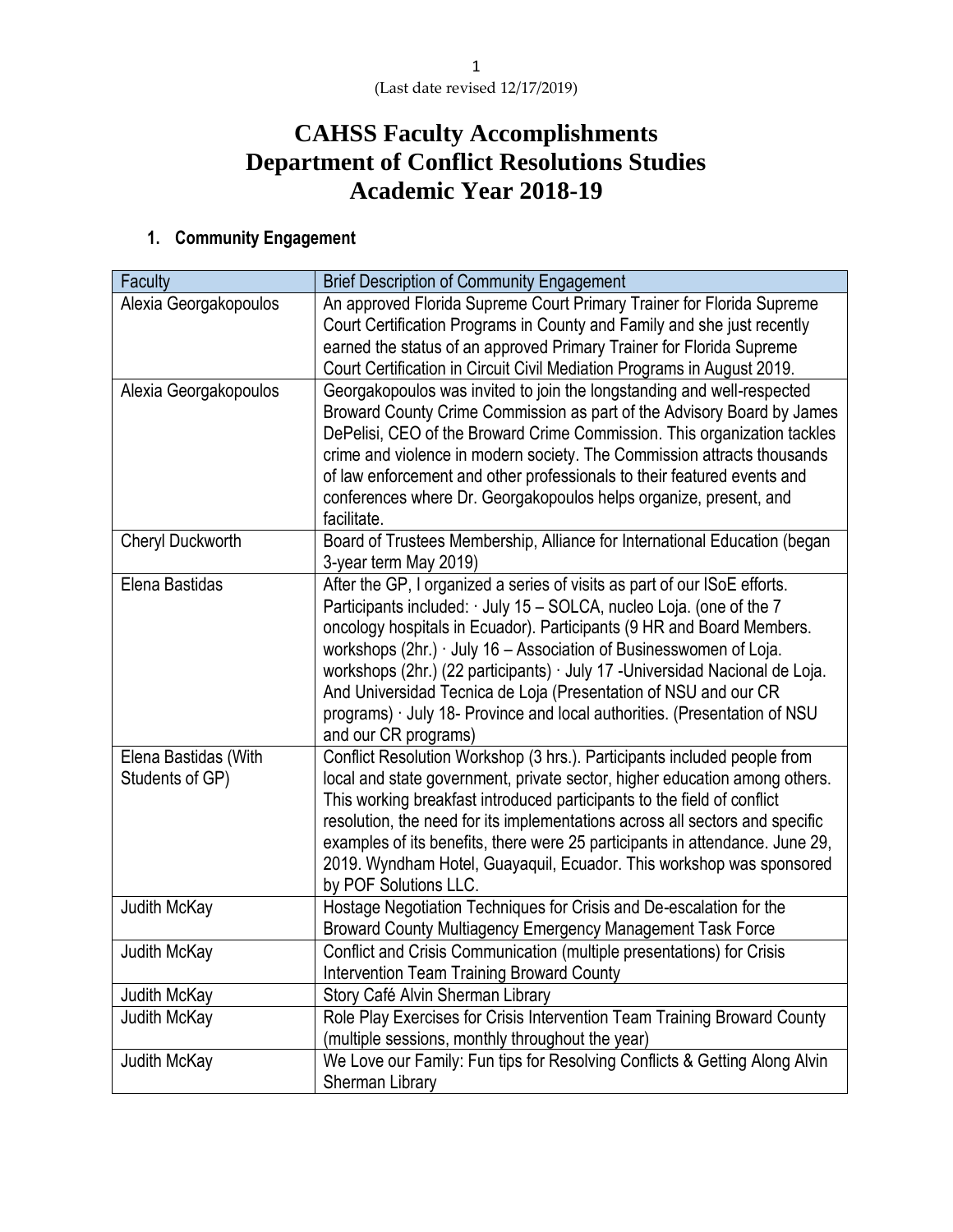| Judith McKay | Conflict and De-escalation: Having Difficult Conversations for the         |
|--------------|----------------------------------------------------------------------------|
|              | Archdiocese of Miami                                                       |
| Judith McKay | Conflicts and Families: What to do Lighthouse Poin                         |
| Judith McKay | Crisis Intervention and De-escalation for Broward Partnership for the      |
|              | Homeless                                                                   |
| Neil Katz    | (with Eileen Petzold-Bradley and Deborah Dauphin-Jones) workshop on        |
|              | "Dispute Resolution for Public Managers" for Defense Comptrollers, June    |
|              | 2019                                                                       |
| Neil Katz    | (with Katherine Sosa) "Emotional Intelligence and Leadership" for          |
|              | executives of Cox Communications, Newport, R.I. January 2019               |
| Robin Cooper | Strategies for Managing Conflict Constructively (2018) Presentation to the |
|              | All Staff Retreat Division of Advancement and Community Relations          |
| Robin Cooper | Strategies for Managing Conflict Constructively (2018) Presentation to the |
|              | Faculty Advance Meeting College of Dental Medicine                         |
| Robin Cooper | Strategies for Managing Conflict (2018) Presentation to the HR Academy     |

## **2. Sponsored Research**

| <b>Faculty</b>                         | <b>Title of Sponsored</b><br><b>Research Award</b>                                              | <b>Award Amount</b> | <b>Brief Description of</b><br><b>Research Project</b>                                                                                                                                                         |
|----------------------------------------|-------------------------------------------------------------------------------------------------|---------------------|----------------------------------------------------------------------------------------------------------------------------------------------------------------------------------------------------------------|
| Bertha Amisi                           | 2019-2020 President's<br>Faculty Research &<br>Development Grant<br>(PFRDG) scholar's<br>award. | \$2,986.95          | This award supports the<br>production and<br>dissemination of a book<br>manuscript under<br>contract with Palgrave<br>Macmillan on African<br>social actors, moral<br>power and the<br>mobilization for peace. |
| Elena Bastidas (&<br>Ransford Edwards) | <b>Building Institutions to</b><br>Support an<br>International<br>Scholarship of<br>Engagement  | \$50,000            | This grant was<br>submitted in July of<br>2019 and we are<br>waiting for a final<br>decision.                                                                                                                  |
| Urszula Strawinska-<br>Zanko           | 2019-2020 Quality of<br>Life Faculty<br>Community-Based<br><b>Applied Research</b><br>Grant     |                     | "Solution Focused Brief<br>Therapy for Children<br>with Autism Spectrum<br>Disorder and Their<br>Families", collaborative<br>research project, PI, Dr.<br>Pei-Fen Li                                           |

### **3. Peer-Reviewed Articles and Creative Works**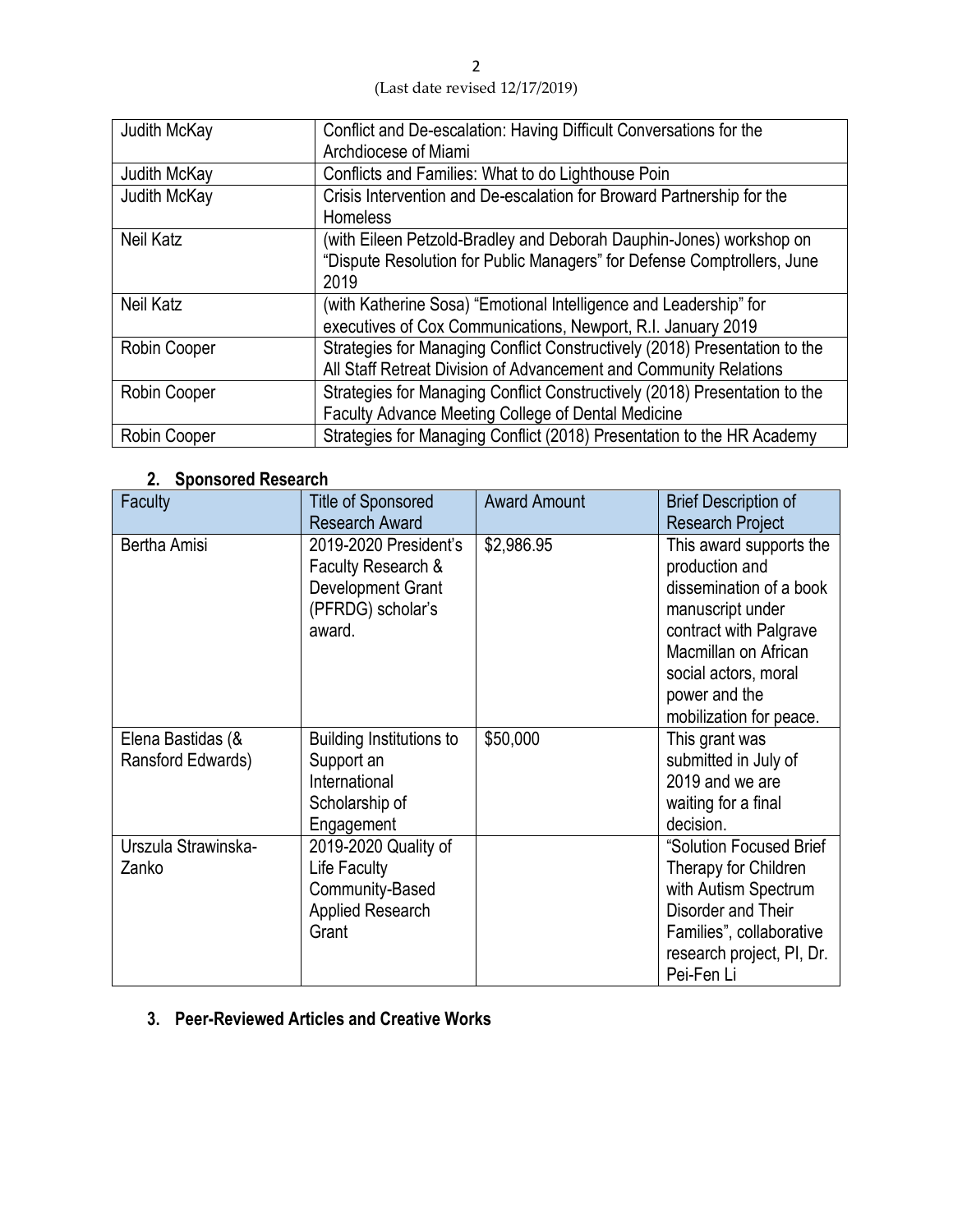**Duckworth, C.,** T. Albano, D. Munroe & M. Garver. (2019). "Students can change a school: understanding the role of youth leadership in building a school culture of peace." *Conflict Resolution Quarterly 33* (3), 235-249.

**Georgakopoulos**, "*The Mediation Handbook: Theory, Research and Practice"* **Neil H. Katz.** *"Illuminating Interviews: Insights into the Hearts and Minds of Conflict Resolution Practitioners."* (with Nekeisha Bascombe and Peter Tokar), Conflict Resolution Quarterly, Vo. 36, No. 4, summer 2019."

**Neil H. Katz**. *"Works of Elise Boulding Book Review."* Peace and Conflict Studies, Vol. 25, No. 2. Fall 2018.<https://nsuworks.nova.edu/pcs/vol25/iss2/6>

### **4. Conference Presentations**

**Bastidas, E**. & Victoria Luzuriaga. (June 18 -22, 2019). "Art as a way of facilitating social change processes." Fourteenth International Conference on The Arts in Society. Lisbon, Portugal.

**Bastidas, E**., April Coan, and Jennifer Lawer. (July 10-12,2019). "Improving Curriculum Development in Conflict Resolution Programs to Foster International Scholarship of Engagement (ISOE). International Conference on Interdisciplinary Social Sciences. Mexico City Mexico. **Bastidas, E.** & Gwendolyn Smith. "Conflict and Sustainability: A Case Study of the Trio Indigenous People from the Suriname Amazon." Seventh Annual International Conference on Sustainable Development. Columbia University, NY.

**Cooper, R**. Online strategies for teaching qualitative research methods and data analysis. The Qualitative Report 10<sup>th</sup> Annual Conference. January 2019.

**Duckworth, C**. (April 14-18, 2019). "Students can change a school: youth leadership for interfaith dialogues". Comparative and International Education Society. San Francisco, CA.

**Duckworth, C.** (March 27-30, 2019). "Students can change a school: youth leadership for interfaith dialogues." International Studies Assoc. Toronto, Canada.

**Duckworth, C.** (Oct. 3-5, 2018). Invited Keynote speaker at the Southern African Assoc. of Educators (SASE). "Inclusion as praxis: progress through hearing student voices." Capetown, South Africa.

**Duckworth, C.** (May 9, 2018). Invited Panelist on human rights education, "Surviving Skokie." Alvin Sherman Library, Nova Southeastern University.

**Duckworth, C.** (April 24-26, 2018). "Learning After 9/11: Muslim Students Speak for Themselves." HORN Inst. for Strategic Studies. Nairobi, Kenya.

**Duckworth, C.** (April 4-7, 2018). "Learning After 9/11: Muslim Students Speak for Themselves." International Studies Assoc. San Francisco, CA.

**Duckworth, C**. (March 25-29, 2018). "Learning After 9/11: Muslim Students Speak for Themselves." Comparative and International Education Society. Mexico City, Mexico.

**Georgakopoulos**. Featured presenter along with Dr. Rebecca Storrow (a former alumni and Vice President of American Arbitration Association Miami Branch) and Harold Coleman, J.D. (Senior Vice President of the American Arbitration Association and Executive Director of Mediation.org) at the 27th Annual Conference Florida Dispute Resolution Conference with the theme Make It Matter: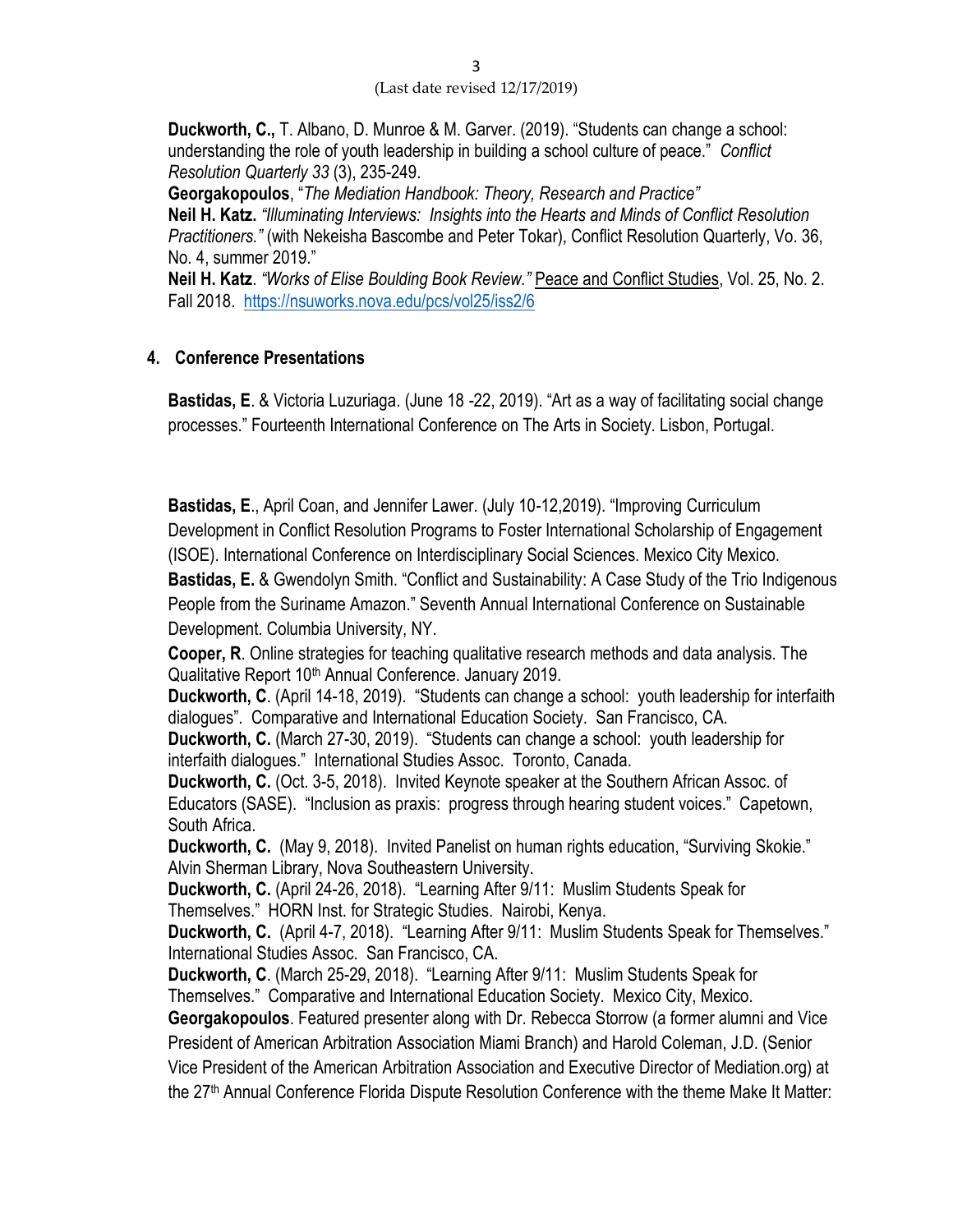Promoting Mediator Professionalism. Their presentation covered the Do's and Don'ts in Mediation. With nearly 6,000 Florida Supreme Court Certified Mediators in the state of Florida alone, the conference was well attended with over 1,300 individuals, many of whom were mediators in attendance.

**Neil H. Katz** (with Linda Kovack and Kathleen Watkins-Richardson) "*The Roles, Functions, Standards, and added Value of Organizational Ombuds and Creating the role in Government, Higher Education, and Private Sectors – Opportunities for Conflict Management Professionals"* at Association for Conflict Resolution Annual Meeting, Tucson, Arizona, September, 2019. **Smith-Cavros, E**., presented at September 17, 2019 Brown Bag lecture: *"Social Movements in the Time of Trump: The Signs of South Florida's Resistance"*

| Faculty                  | Description of Pedagogical Innovation                    |
|--------------------------|----------------------------------------------------------|
| Bertha Amisi             | Modified the SHSS Academic Writing course to focus       |
|                          | on graduate student's revision of a previous             |
|                          | academic writing assignment as an opportunity for to     |
|                          | strengthen skills in academic writing, review of         |
|                          | manuscripts and use of feedback to improve writing       |
|                          | projects.                                                |
| <b>Bertha Amisi</b>      | Modified the Theories II course to focus on graduate     |
|                          | students closely examining real-life examples of         |
|                          | successful conflict resolution interventions in order to |
|                          | make explicit their underlying practice theories of      |
|                          | change. The course allows students to critically         |
|                          | examine how a variety of conflict resolution             |
|                          | processes transform destructive conflicts and bring      |
|                          | about peace.                                             |
| Cheryl Duckworth         | Development of CARM/D 6669 (Peace Education)             |
| Elena Bastidas           | Continue improving the pedagogy of Global Courses        |
|                          | to incorporate SoE activities in the communities we      |
|                          | visit. In our last trip during the Summer of 2019        |
|                          | students drafted a "Baseline study of current and        |
|                          | potential conflicts due to the impacts of immigration    |
|                          | in the Valley of Vilcabamba". This draft is under        |
|                          | revision and will be presented to the local authorities  |
|                          | to help on decision making processes for S.D.            |
| Robin Cooper             | Blended course Race and Ethnic Relations in              |
|                          | America (simultaneous classroom and GoToTraining         |
|                          | student participation)                                   |
| Urszula Strawinska-Zanko | Development of Online Dispute Resolution, elective       |
|                          | course under the umbrella of Special Topics in           |
|                          | <b>Conflict Resolution</b>                               |

### **5. Pedagogical Innovations**

### **6. Campus-Community Dialog Facilitators**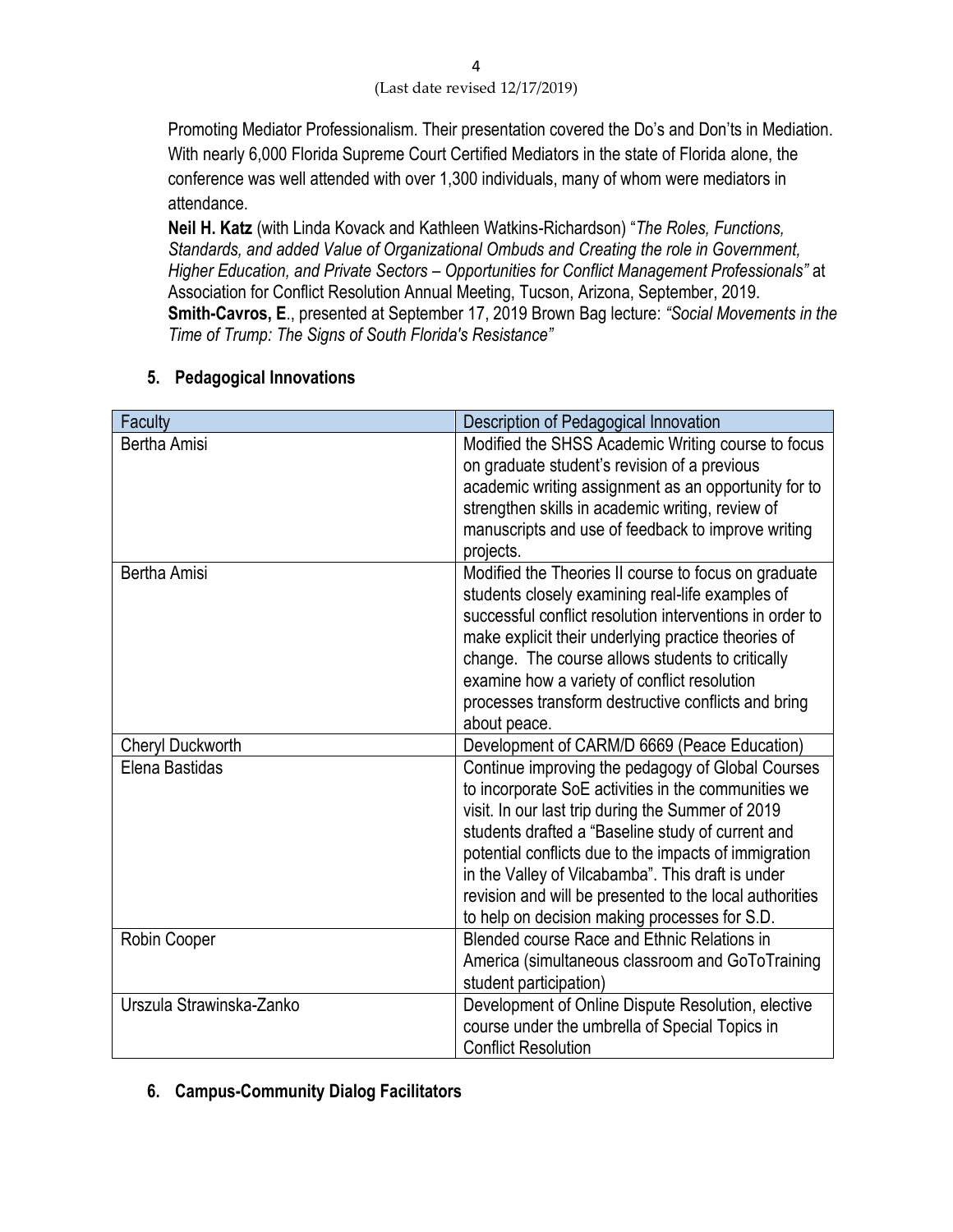| Faculty                 | Name of Campus-Community Dialog                     |  |
|-------------------------|-----------------------------------------------------|--|
| <b>Cheryl Duckworth</b> | Service on Intellectual Conversations Committee, as |  |
|                         | well as presenting research on youth interfaith     |  |
|                         | dialogues on Intellectual Conversations (4/2019)    |  |
| Eileen Smith-Cavros     | <b>Started Sociology Brown Bag Series</b>           |  |
| Judith McKay            | Social Justice Roundtable Discussions               |  |
| Robin Cooper            | 2018-2019: Facilitator, Diversity Dialogues         |  |

### **7. Student Organization Advisors and Mentors**

| Faculty                   | <b>Student Organization</b>       | <b>Faculty Role</b>    |  |
|---------------------------|-----------------------------------|------------------------|--|
| Bastidas, Elena           | <b>CAHSS Graduate SGA until</b>   | <b>Faculty Advisor</b> |  |
|                           | Summer 2019                       |                        |  |
| Bastidas, Elena           | Latin American Working            | <b>Faculty Advisor</b> |  |
|                           | Group                             |                        |  |
| Duckworth, Cheryl         | <b>Peace Education Working</b>    | <b>Faculty Advisor</b> |  |
|                           | Group                             |                        |  |
| Georgakopoulos, Alexia    | <b>Community of Practice</b>      | <b>Faculty Advisor</b> |  |
|                           | <b>Working Group</b>              |                        |  |
| McKay, Judith             | Social Justice                    | <b>Faculty Advisor</b> |  |
| McKay, Judith             | Peace Place                       | <b>Faculty Advisor</b> |  |
| Muvingi, Ismael           | Africa Working Group              | <b>Faculty Advisor</b> |  |
| Strawinska-Zanko, Urzsula | <b>Dissertation Working Group</b> | <b>Faculty Advisor</b> |  |

### **8. Books and Book Chapters**

**Duckworth, C**. (2018). Learning after 9/11: Muslim students speak for themselves. In Ali, M, M Nzau and H Khannenje, eds. *The changing dynamics of terrorism and violent extremism: an analysis* (pp. 196-223). Nairobi, Kenya: HORN International Inst. for Strategic Studies.

**Georgakopoulos, A.** Collaborated with former alumni Barb Allen on an inspiring chapter devoted to improving conflict in the workplace. The chapter is entitled*- The modern era of workplace harmony: Liberating structures and facilitation.* This is a Chapter that is featured in T. Bleak & L. Cook (Eds.) book entitled: *From Discord to Harmony: Making the Workplace Hum.* It is published by Information Age Publishing Inc. New York: New York. **Georgakopoulos, A.** (2019). *Peace education and youth: A scholarship of engagement study infusing arts and mentorship.* This is a Chapter that is featured in the latest and most contemporary peace handbook edited by S. Byrne, T. Mattock, Senehi J. and Imani -*Routledge Companion to Peace and Conflict Studies.* New York: Routledge Publishing). **Georgakopoulos, A.** Collaboration with Chuck Goessel C., (a former student who she served as a chair on his dissertation) & Patrick Hardigan (a professor in the Medical Program at NSU. The article was entitled- *A study of the effectiveness of a youth peace education program* and was published in the *Peace Studies Journal, 12(1) pp. 3-24.*

**9. Awards and Recognitions (e.g., STUEYS nominees, service anniversary honorees…)**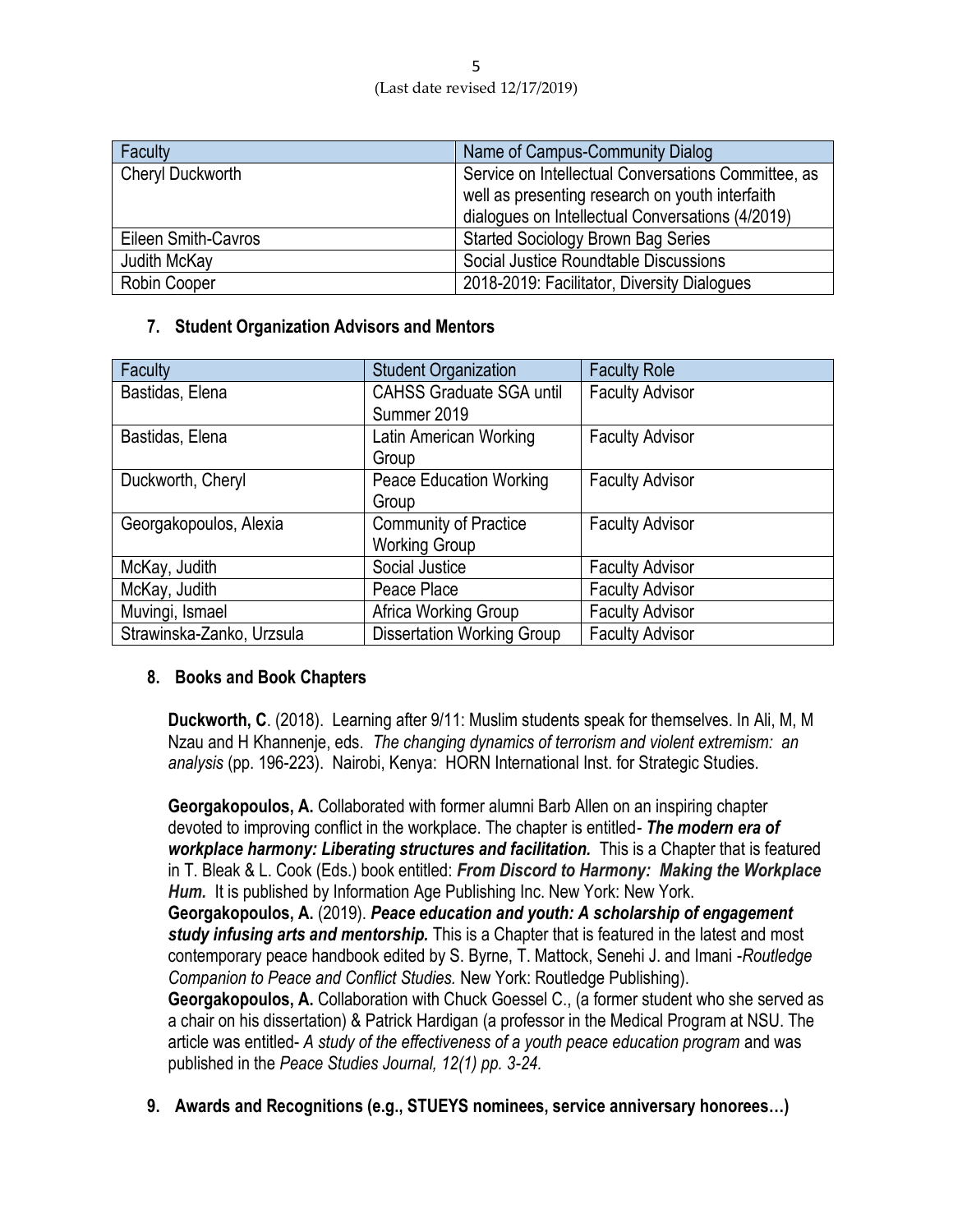| Faculty               | Name of Award/Recognition                                          | Date Awarded  |
|-----------------------|--------------------------------------------------------------------|---------------|
| Alexia Georgakopoulos | 15 Years of Service                                                | November 2018 |
| Elena Bastidas        | <b>STUEY Finalist for Co-</b><br>Curricular Advisor of the<br>Year | April, 2018   |
| Joyce Y. Avotri       | 10 Years of Service                                                | November 2018 |
| Mark J. Cavanaugh     | 30 Years of Service                                                | November 2018 |
| Robin Cooper          | "Realizing potential award"                                        | 2018          |

### **10. Leadership in Academic Societies and Professional Associations**

| Faculty          | <b>Faculty Leadership Role</b><br>Name of Academic<br>Society/Professional<br>Association      |                                                                   |  |
|------------------|------------------------------------------------------------------------------------------------|-------------------------------------------------------------------|--|
| <b>Duckworth</b> | Membership, Peace<br><b>Education SIG, Comparative</b><br>& International Education<br>Society | <b>Student Chapter Director</b>                                   |  |
| <b>Duckworth</b> | Membership, Peace Studies<br>SIG, International Studies<br>Assoc.                              | Member                                                            |  |
| Judith McKay     | Phi Kappa Phi National<br>Honor Society NSU Chapter                                            | <b>Public Relations Officer</b><br><b>Charter Founding Member</b> |  |
| Robin Cooper     | Taos Institute                                                                                 | Taos Associate                                                    |  |

### **11. Editors, Referees, and Reviewers for Recognized Academic Outlets**

### **Bertha, Amisi**.

*Routledge* book series on development studies. Book proposal reviewer. *Rowman & Littlefield International book series on Feminist Studies on Peace, Justice and Violence.*  International editorial board member*. Conflict Resolution Quarterly*. Reviewer *Peace and Conflict Studies*. Editorial board member and Reviewer.

### **Duckworth, Cheryl**.

*Peace and Conflict Studies Journal.* Editor in Chief.

### **Neil H. Katz**

Editorial board of *Conflict Resolution Quarterly*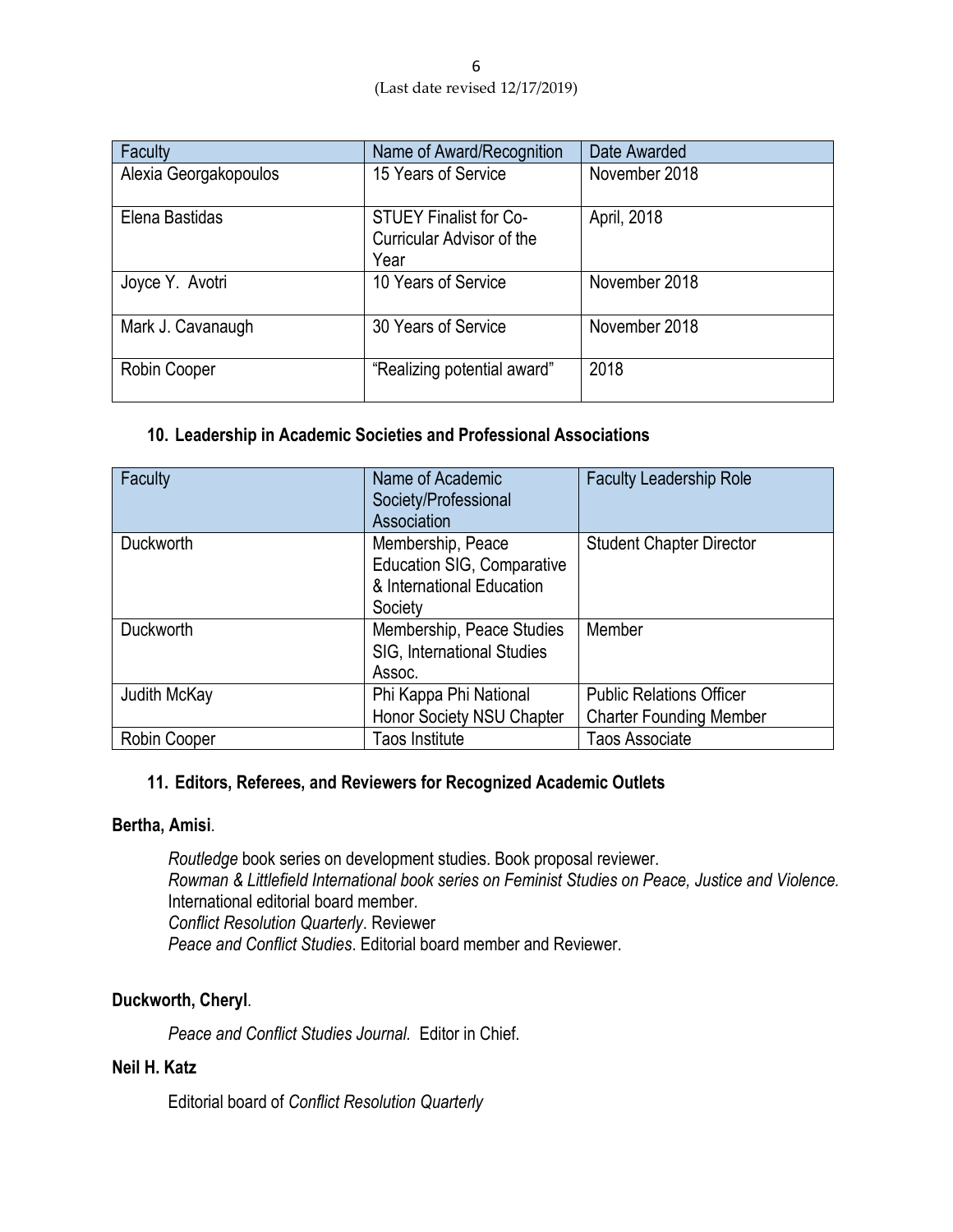Editorial board of *International Journal of Conflict Management*

### **Robin Cooper**.

*Forum: Qualitative Social Research.* Associate Editor. *Information Age Press.* Co-editor, Peace Education Book Series. *The Qualitative Report.* Senior Editor.

### **Smith-Cavros, E**.

(2019). Macmillan Encyclopedia of Intimate and Family Relationships. Family Planning, Assisted Reproductive Technologies entry.

### **12. Contributions to the Popular Press and Social Media**

| Faculty          | Description of Contributions to the Popular Press and<br>Social Media                                                                                                                                                                     |
|------------------|-------------------------------------------------------------------------------------------------------------------------------------------------------------------------------------------------------------------------------------------|
| Duckworth Cheryl | I blog at http://teachforpeace.blogspot.com and tweet at<br>@cherylduckworth on issues regarding conflict resolution,<br>peace education and human rights education. I further use<br>my social media to promote CAHSS whenever possible. |
| McKay Judith     | "Conflict isn't always in the Court-sometimes it is on the<br>Court." USTA FL (Feb 2018)                                                                                                                                                  |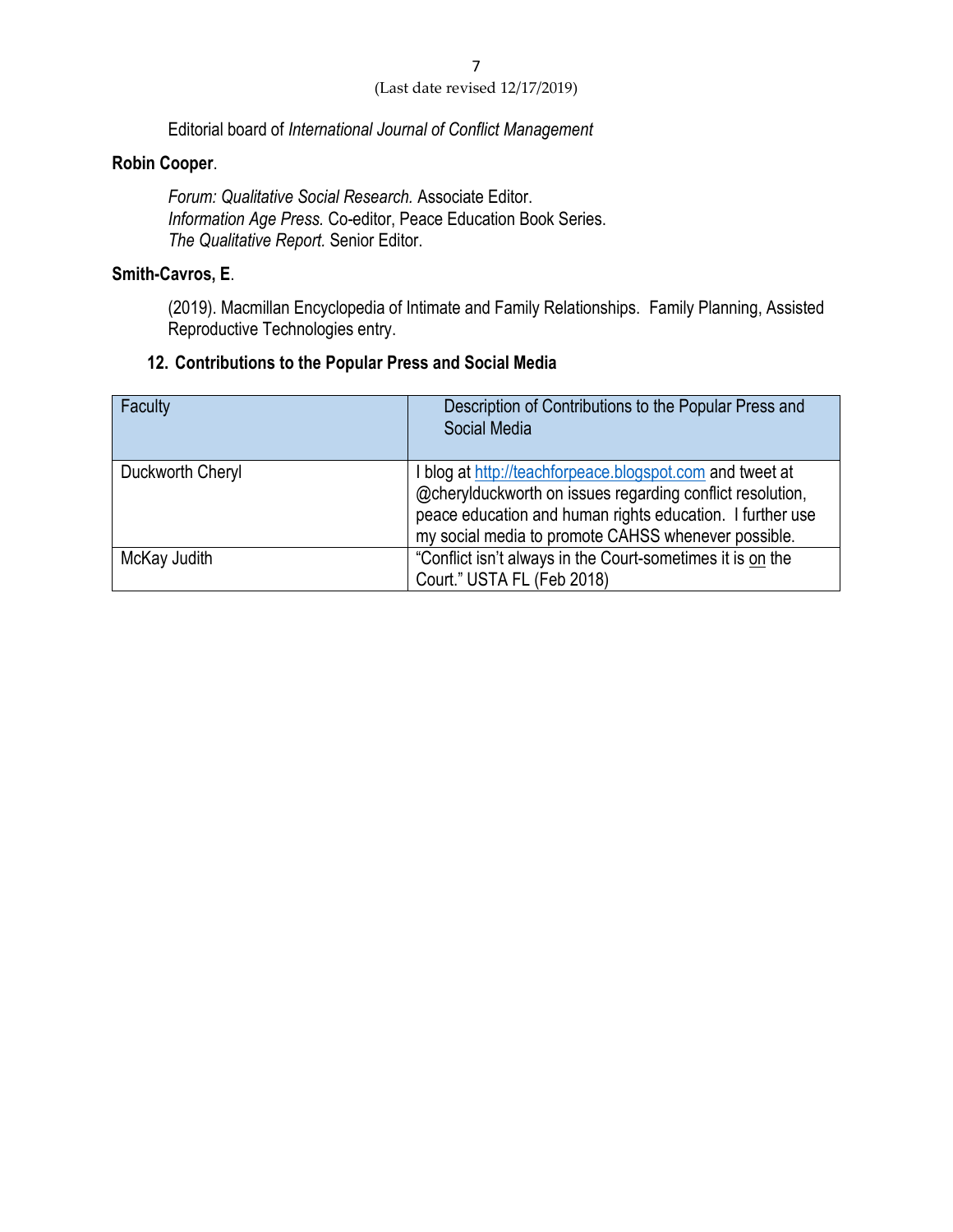## **CAHSS Faculty Accomplishments Department of Family Therapy Academic Year 2018-19**

## **1. Community Engagement**

| Faculty                 | <b>Brief Description of Community Engagement</b>                                           |
|-------------------------|--------------------------------------------------------------------------------------------|
| Arlene Brett Gordon     | Optimizing Mental Wellness Expo 5/11/2019. Represented the Brief                           |
|                         | Therapy Institute in event featuring ways to enhance wellbeing and highlight               |
|                         | the wide range of services NSU offers to veterans and their families.                      |
| Arlene Brett Gordon     | Neuro Boot Camp Week of 7/22 to 7/26/19. Collaboration with NSU's                          |
|                         | Physical Therapy and Speech programs to provide a week-long camp for                       |
|                         | volunteers in the community who are living with neurological conditions.                   |
|                         | Family therapists provided therapeutic support to participants and/or their<br>caregivers. |
| Arlene Brett Gordon     | NSU's Aim High Immersion with DFT students. Aim-High is COM immersion                      |
|                         | experience for high school students interested in seeking a career in the                  |
|                         | health professions.                                                                        |
| Arlene Brett Gordon     | NSU-COM Center for Interprofessional Education and Practice. Represent                     |
|                         | and present for the Department of Family Therapy                                           |
| Arlene Brett Gordon     | Institute for Life Long Learning. Presentations on a variety of topics                     |
| Douglas Flemons         | Test-taking strategies. Two, 1.5-hour workshops for graduating PT                          |
|                         | students, preparing them for their national licensing exam. Department of                  |
|                         | Physical Therapy, Main Campus, and Tampa Campus, NSU.                                      |
|                         |                                                                                            |
| Douglas Flemons         | Relational suicide assessment. 3-hour workshop for the Student                             |
|                         | Government Association, College of Psychology, NSU, Fort Lauderdale, FL.                   |
|                         |                                                                                            |
|                         |                                                                                            |
| Douglas Flemons         | Protecting individuals, groups, and populations from choosing suicide. 90-                 |
|                         | minute lecture for the Department of Conflict Resolution Studies at their 39th             |
|                         | Residential Institute.                                                                     |
|                         |                                                                                            |
| Douglas Flemons         | Psychiatric emergencies: Relational suicide assessment and involuntary                     |
|                         | hospitalization. One-hour lecture for 2 <sup>nd</sup> year medical students in the         |
|                         | College of Osteopathic Medicine, Nova Southeastern University.                             |
| Douglas Flemons & Scott | Processing Parkland. Two-hour postvention conversation with teachers and                   |
| Poland: May, 2018       | therapists at Cross Creek School, Pompano Beach, FL, where the MSD                         |
|                         | shooter was a student prior to transferring to MSD.                                        |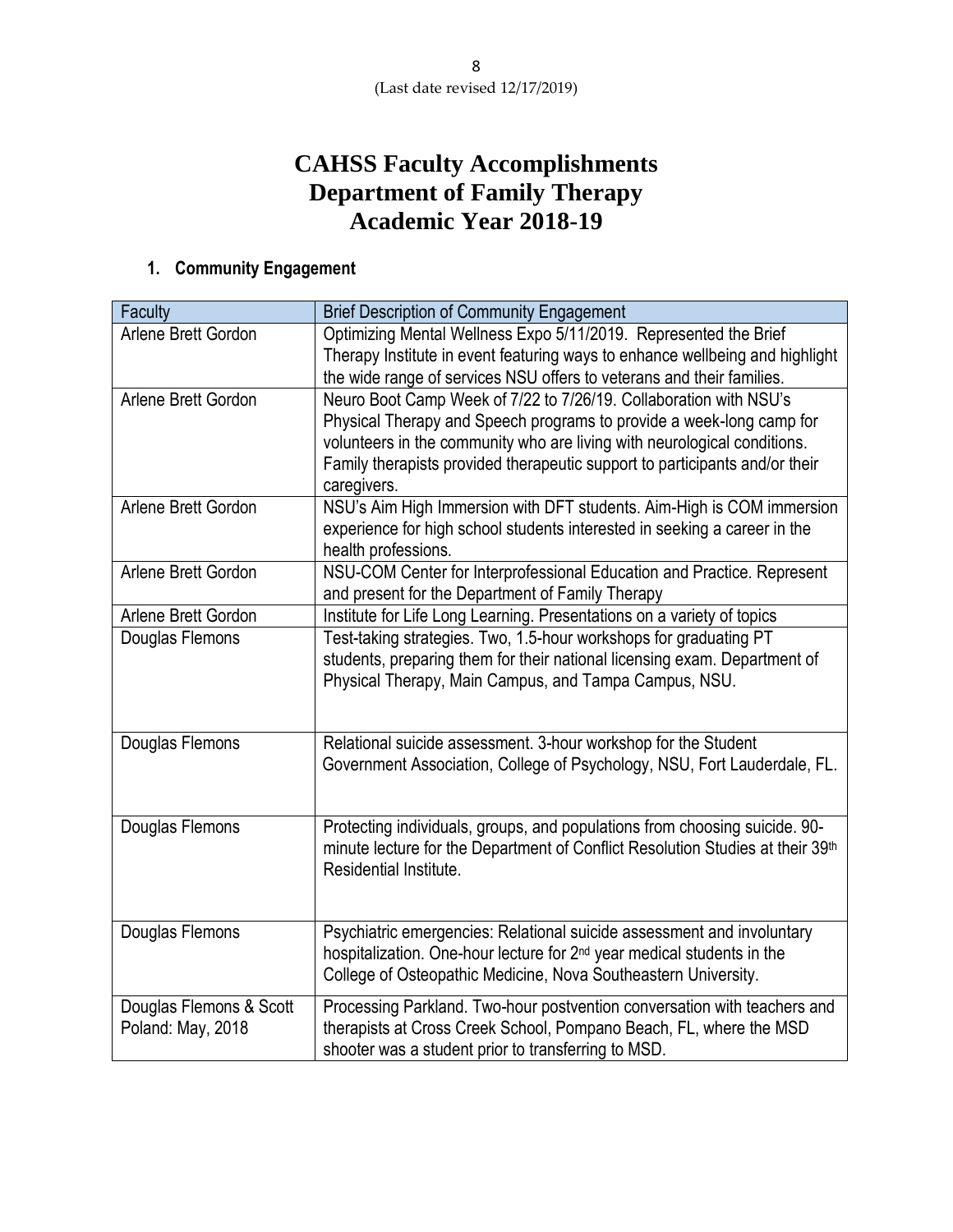| Douglas Flemons &<br>Shelley Green: April, 2019 | Meeting with Marjory Stoneman Douglas teens and parents at First Church.<br>Two-hour conversation following two recent suicides of survivors of the<br>shooting. Parkland, FL.                                                                     |
|-------------------------------------------------|----------------------------------------------------------------------------------------------------------------------------------------------------------------------------------------------------------------------------------------------------|
| Douglas Flemons: June,<br>2018                  | Processing Parkland. Two-hour postvention conversation with therapists<br>working with survivors, families, and school personal connected to the<br>shooting at Marjory Stoneman Douglas High School.                                              |
| Michael D. Reiter                               | 1 hour presentation: Solution Focused Therapy for Addictions. Presented<br>via Skype to Kansas State University Dept of Couple and Family Therapy.                                                                                                 |
| Pei-Fen Li                                      | Supervised masters students to provide individual and family therapy in<br>local clinics                                                                                                                                                           |
| <b>Shelley Green</b><br>Stable Place            | Ongoing intensive collaboration with Stable Place Equine Assisted<br>Therapies to train NSU graduate students and offer clinical services in the<br>community (since 2009)                                                                         |
| <b>Shelley Green</b><br>The Quell Foundation    | Collaboration with the Quell Foundation, which funds \$10K per year for<br>Family Therapy student scholarships, to host the third NSU screening of the<br>documentary "Lift the Mask: Portraits of Life with Mental Illness" (October<br>16, 2019) |

### **2. Sponsored Research**

| Faculty                                      | <b>Title of Sponsored</b><br><b>Research Award</b>                                                                      | <b>Award Amount</b> | <b>Brief Description of</b><br><b>Research Project</b>                                                                                                                                                                               |
|----------------------------------------------|-------------------------------------------------------------------------------------------------------------------------|---------------------|--------------------------------------------------------------------------------------------------------------------------------------------------------------------------------------------------------------------------------------|
| Arlene Brett Gordon                          | Quality of Life                                                                                                         |                     | Solution Talk with<br>Parents of Children with<br><b>Autism Spectrum</b><br><b>Disorder</b>                                                                                                                                          |
| Pei-Fen Li, Principal<br>Investigator        | Solution Talk with<br>Parents of Children with<br>Autism Spectrum<br>Disorder: A Pilot Study<br>(Quality of Life Grant) | (\$14,606)          | To evaluate the<br>effectiveness of<br><b>Solution Focused Brief</b><br>Group therapy with<br>parents of children with<br>Autism in regard to their<br>family functioning,<br>parenting stress and<br>solution coping<br>strategies. |
| <b>Shelley Green</b><br>The Quell Foundation | <b>Equine Facilitated</b><br>Psychotherapy with At-<br><b>Risk Youth</b>                                                | \$41,000 (2018-19)  | Conducting outcome<br>research on 12<br>sessions of weekly<br>equine facilitated<br>psychotherapy with at-<br>risk boys from<br>Pompano Youth<br><b>Treatment Center (grant</b>                                                      |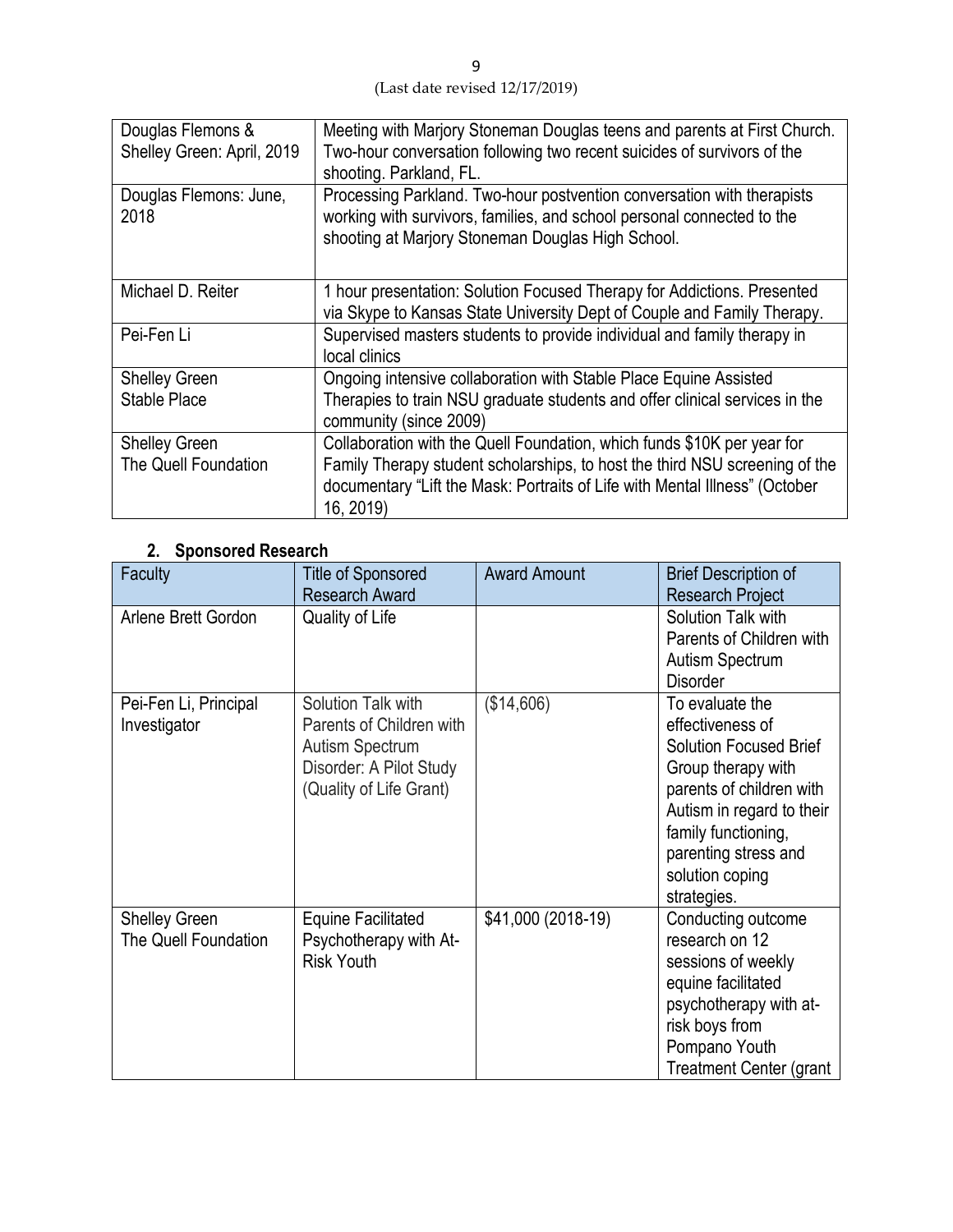|  | concludes Nov 30, |
|--|-------------------|
|  | 2019)             |

#### **3. Peer-Reviewed Articles and Creative Works**

BoVee-Akyurek, A., Chenail, R., & **Erolin, K. S.** (2019). Exploring relationships between needs and solutions in solution focused brief therapy: A recursive frame analysis. *The Qualitative Report, 24*(7), 1618-1635

### **4. Conference Presentations**

Neuner, F., Catani, C., Wieling, E., Mehus, C., & **Erolin, K. S.** (2018, August). *Narrative Exposure Therapy workshop*. Facilitator. Department of Family Social Science, University of Minnesota, St. Paul, MN.

Wieling, E., **Erolin, K. S.**, Cooper, D., Kraus, E., & Dwanyen, L. (2018, November). *Narrative Exposure Therapy: A treatment for posttraumatic stress.* Conference Institute presenter. American Association for Marriage and Family Therapy 2018 Annual Conference, Louisville, KY.

Anderson, L., **Torres, J**., Jackson, L., Minaiy, C., Willis, V., & Mohsin-Dhanani, S. (2018, November). *The experiences of racial minority students in MFT training programs.* Workshop guest faculty panelist. American Association for Marriage and Family Therapy 2018 Annual Conference, Louisville, KY.

**Michael D. Reiter**: Utilizing Brief Experiential Activities to Enhance Client Resources 1 hour presentation at the AAMFT Conference. Louisville, KY. November 2018

**Douglas Flemons**. Adolescentes difíciles. Day-long workshop for the Mexican Institute of Family Therapy, Puebla, Mexico. March, 2019.

**Douglas Flemons**. Principios fundamentales de la terapia breve y sexualidad. Day-long workshop for the Mexican Institute of Family Therapy, Puebla, Mexico. January, 2019.

**Douglas Flemons.** Empathy and empathic communication. Four-hour workshop for NSU medical family therapy students. Brief Therapy Institute, Fort Lauderdale, FL. November, 2018.

**Douglas Flemons**. Introduction to meditation. Four-hour talk for undergraduate psychology students at Universidad Autónoma Gabriel René Moreno, Santa Cruz de la Sierra, Bolivia. September, 2018.

**Douglas Flemons**. Relational suicide assessment: Client and family risks and resources. Fivehour workshop for the Family Therapy Association of Ireland, Dublin, Ireland. June, 2018. **Douglas Flemons**. Encountering disturbances. Four-hour talk for undergraduate psychology students at Universidad Autónoma Gabriel René Moreno, Santa Cruz de la Sierra, Bolivia. April, 2018.

Lai, L., **Li, P F.,** Su, H.F., Ho. M.W., Chen, P. S. & Chiu, Y.W. (2018, November). *Assessing Systematic Mathematics Intervention to Children with Autism*. Workshop conducted at 2018 Special Education Conference, Wisconsin, U.S.A.

**Erolin, K. S.** (2018, May). *Introduction to Psychological First Aid*. Presenter/Trainer. Animal Assisted Therapy Program, Human Society of Broward County, Fort Lauderdale, FL.

Li, P., Lai, L., Chiu<sup>3</sup>, Y. & Ho<sup>3</sup>, M. (2018, July). Brief Therapy: Solution talk with parents of children with Autism in Taiwan. In **Li, P.** (Chair), *The application of Solution Focused Brief Therapy across*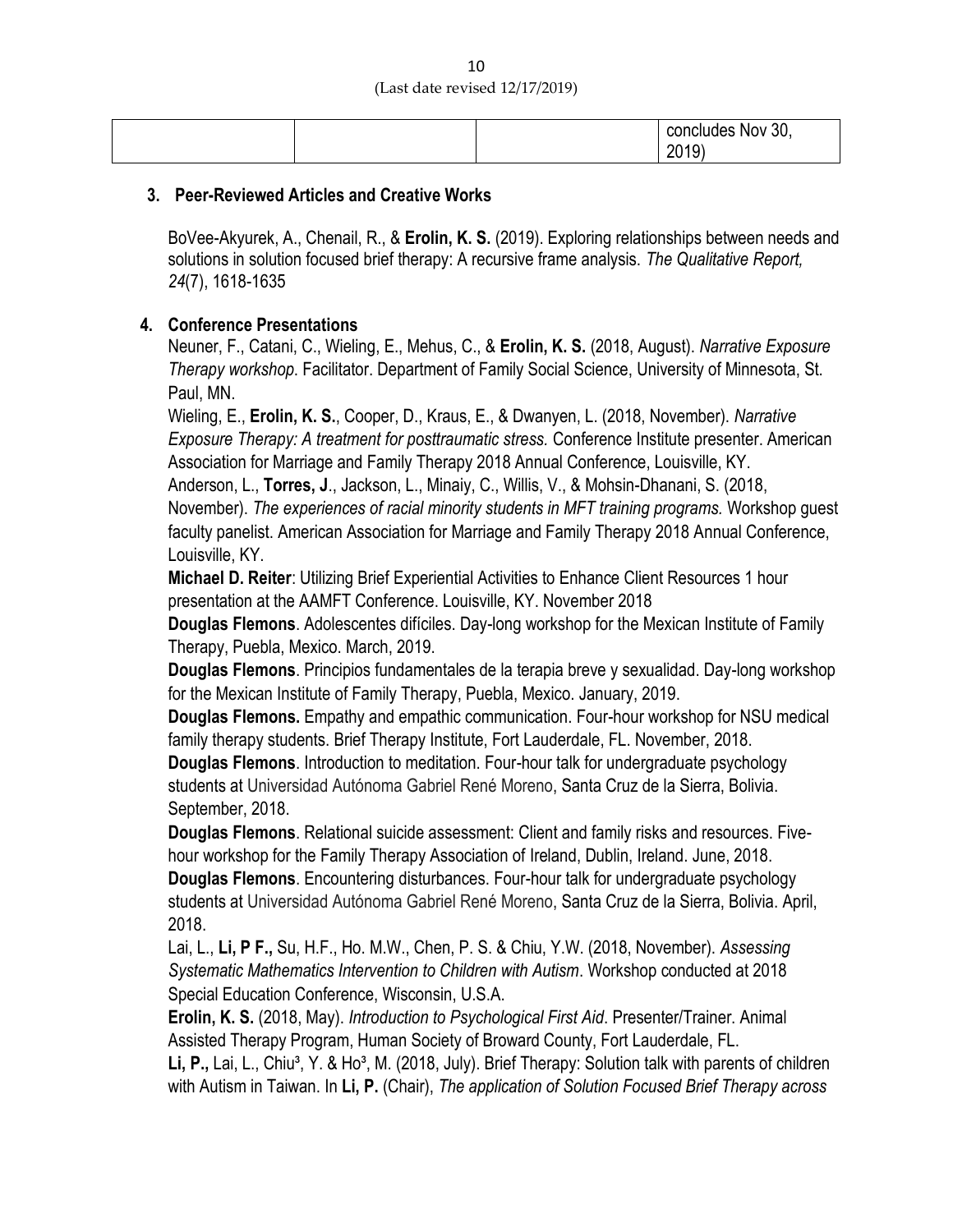different cultural contexts. Symposium conducted at the 4<sup>th</sup> MFT International Forum, Hangzhou, China.

**Erolin, K. S.**, Wieling, E., & Rastogi, M. (2018, November). *The experiences and needs of couple and family therapists of color.* Forum presenter. American Association for Marriage and Family Therapy 2018 Annual Conference, Louisville, KY.

Wieling, E. & **Erolin, K. S.** (2018, November). *C/MFTs of color meeting*. Co-facilitator. American Association for Marriage and Family Therapy 2018 Annual Conference, Louisville, KY.

Li, P., Lai, L., Chiu<sup>3</sup>, Y. & Ho<sup>3</sup>, M. (2018, November). *Brief Therapy: Solution talk with parents of children with Autism in Taiwan*. Poster presented at Solution Focused Brief Therapy Association Conference. Boulder, Colorado.

### **5. Pedagogical Innovations**

| Faculty              | Description of Pedagogical Innovation                 |
|----------------------|-------------------------------------------------------|
| Arlene Brett Gordon  | Development of the Bachelor of Science degree in      |
|                      | Health and Wellness Coaching (HAWC) in                |
|                      | collaboration with the College of Osteopathic         |
|                      | Medicine.                                             |
| <b>Shelley Green</b> | Collaborated with the NSU Office of Experiential      |
|                      | Education and Learning (ExEL) to offer equine         |
|                      | assisted Early Immersion Experience for incoming      |
|                      | freshmen. Offered through collaboration with Stable   |
|                      | Place. Currently organizing equine assisted co-       |
|                      | curricular experiences for freshmen for Winter, 2020. |

### **6. Campus-Community Dialog Facilitators**

| Faculty    | Name of Campus-Community Dialog                                                                        |
|------------|--------------------------------------------------------------------------------------------------------|
| Pei-Fen Li | Attended Optimizing Wellness Tables and Events on<br>05/16/2018 from 9 to 12 pm at BTI table to engage |
|            | with the community participants.                                                                       |
| Pei-Fen Li | Attended Honors College Roundtable in Library 4009                                                     |
|            | on 11/02/2018 for an hour (12 to 1 pm) to share                                                        |
|            | research experiences in the MFT field.                                                                 |

### **7. Student Organization Advisors and Mentors**

| Faculty     | <b>Student Organization</b> | <b>Faculty Role</b>    |
|-------------|-----------------------------|------------------------|
| Kara Erolin | Delta Kappa Omicron         | <b>Faculty Advisor</b> |

### **8. Books and Book Chapters**

**Douglas Flemons** and Laurie Charlés. "Transvision: Unknotting double binds in the fog of war." In L. Charlés and G. Samarasinghe (Eds.), *Family systems and global humanitarian health: Approaches in the field* (pp. 123-141). New York, NY: Springer. 2019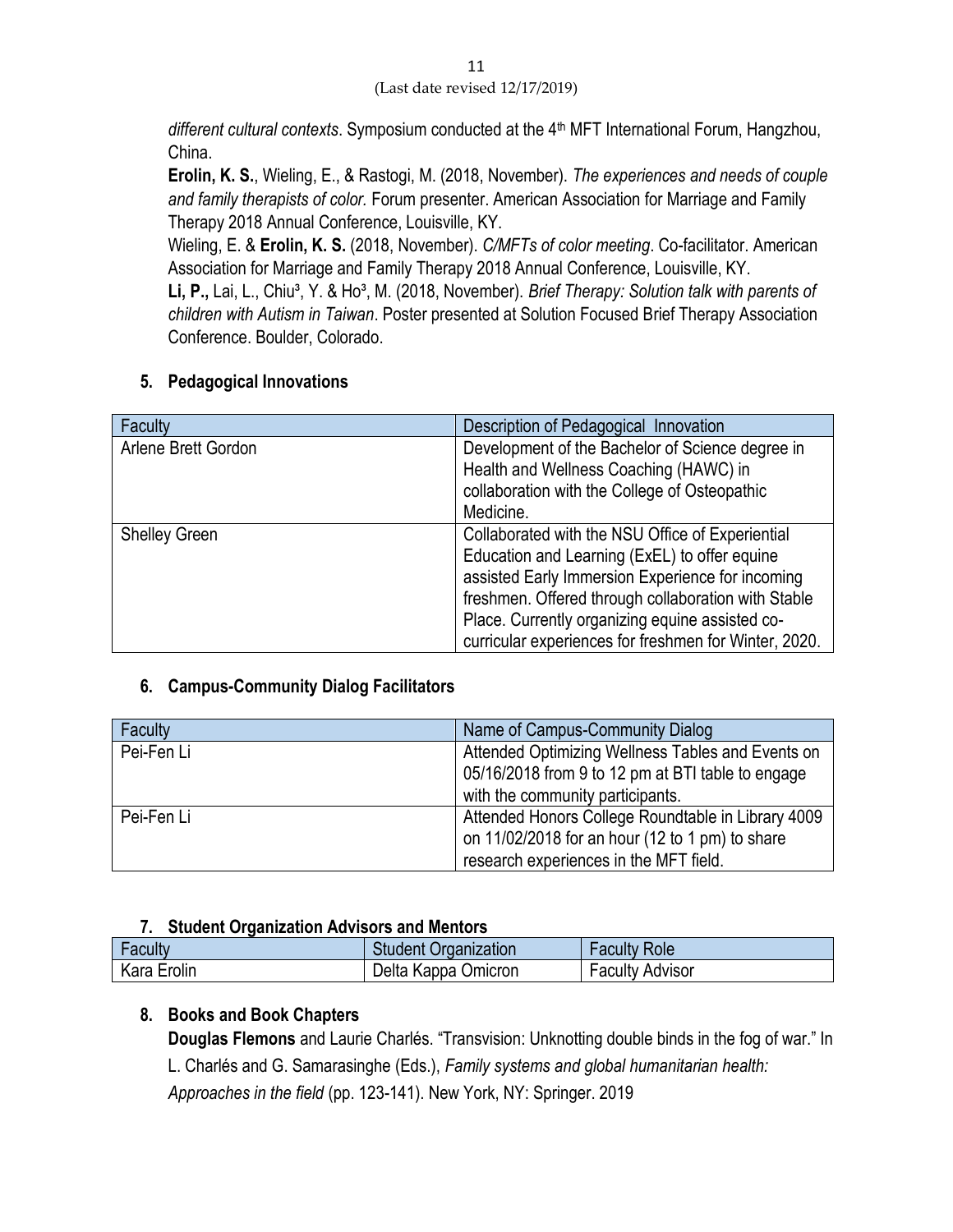**Douglas Flemons**. "Heating up to cool down: An *en*countering approach to Ericksonian hypnotherapy and brief therapy." In M. F. Hoyt & M. Bobele (Eds.), *Creative therapy in challenging situations: Unusual interventions to help clients* (pp. 70-79). New York, NY: Routledge. 2019

**Rambo, A**., **Erolin, K. S.**, Beliard, C., & Almonte, F. (2019). Through the storm: How a master's degree program in marriage and family therapy came to new understandings after surviving both a natural disaster and a human disaster within 6 months. In Charlés, L. & Samarasinghe, G. (Eds). *Family therapy in global humanitarian contexts: Approaches in the field* (pp. 11-22). Cham, Switzerland: Springer.

**Reiter, M. D.** (2019). *Systems Theories for Psychotherapists*. New York: Routledge.

**Shelley Green** and **Douglas Flemons**. *Quickies: The handbook of brief sex therapy* (3rd Ed.) New York, NY: W. W. Norton. 2018.

**Shelley Green**. "Embodied conversations: Partnering with horses in clinical supervision." In Charlés, L. & Nelson, T. (Eds.). *Family therapy supervision in extraordinary settings: Illustrations of systemic approaches in everyday clinical work.* London: Routledge. 2019. **Shelley Green**. "The rock-n-rollers remixed: Back to the future." In M. Hoyt & M. Bobele (Eds.) *Creative therapy in challenging situations: Unusual interventions to help clients.* New York: Routledge. 2019

### **9. Editors, Referees, and Reviewers for Recognized Academic Outlets**

### **Douglas Flemons**.

*Journal of Marital and Family Therapy.* Board member. *Korean Journal of Family Therapy.* English editor.

### **Kara Erolin**.

*Journal of Marital and Family Therapy*. Editorial Board Member. *Journal of Divorce and Remarriage*. Editorial Board Member. *Journal of Feminist Family Therapy. Ad Hoc Reviewer.*

### **Michael D. Reiter**.

*Journal of Divorce and Remarriage*. Ad Hoc Reviewer. *AAMFT Annual Conference*. Proposal Reviewer. *Mako: NSU Undergraduate Student Journal*. Associate Editor. Book reviewer for: Bevan, J. L., & Sole, K. (2019). Making Connections: Understanding Interpersonal Communication (2nd ed.). Ashford University.

### **Pei-Fen Li**.

*Journal of Systemic Therapies, Reviewer. Journal of Marital and Family Therapy, Reviewer. Austrian and New Zealand Journal of Family Therapy, Reviewer.* 

### **Shelley Green**

*Ad Hoc Reviewer, Journal of Marital and Family Therapy, 2014-present.*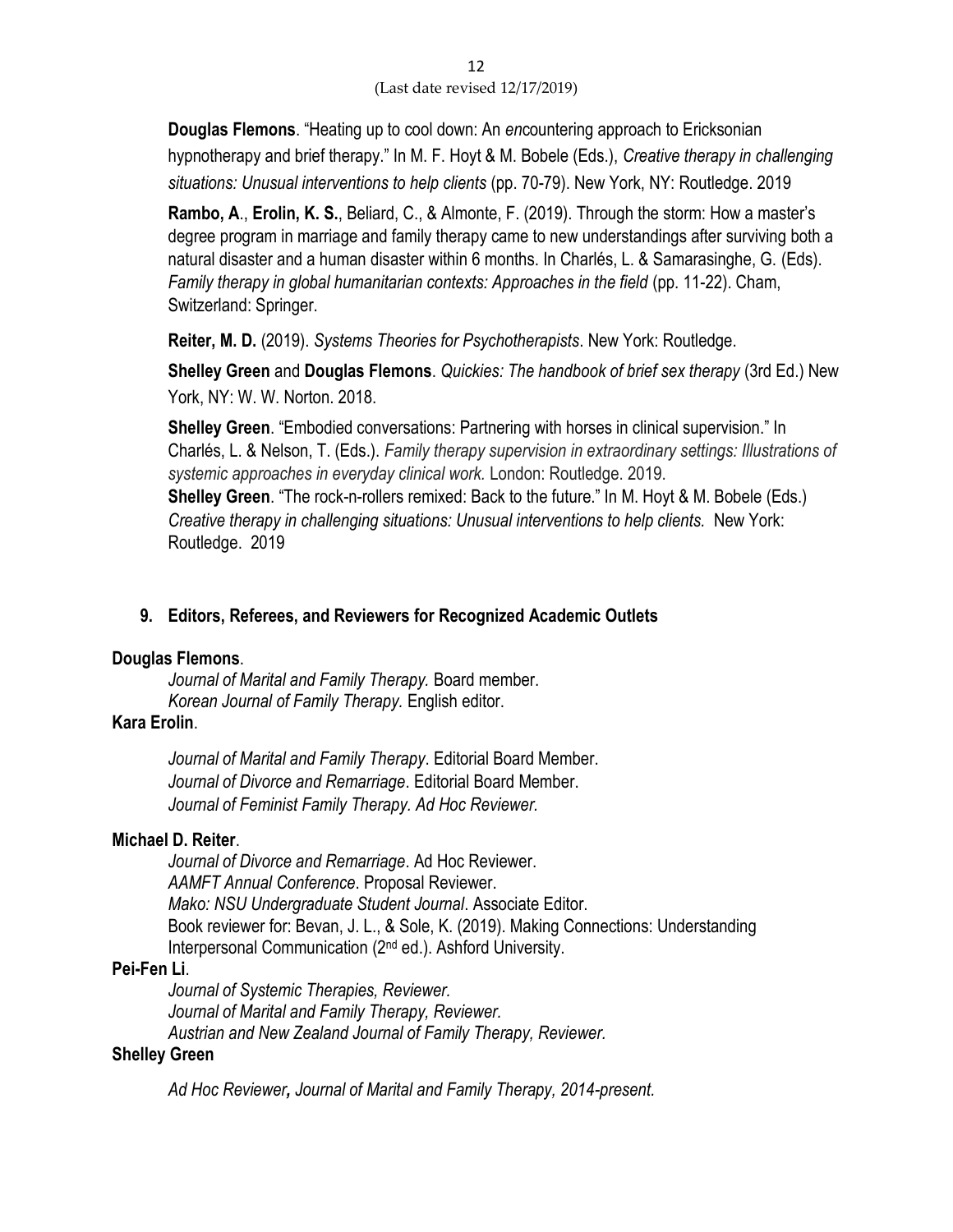# **CAHSS Faculty Accomplishments Department of History and Political Science Academic Year 2018-19**

### **1. Community Engagement**

| Faculty                 | <b>Brief Description of Community Engagement</b>                            |  |
|-------------------------|-----------------------------------------------------------------------------|--|
| <b>Ben Mulvey</b>       | Presentation: "Human Animals." Nova Southeastern University Museum of       |  |
|                         | Art. November 10, 2018.                                                     |  |
| <b>Ben Mulvey</b>       | Presentation: "Human Animals." Lifelong Learning Institute. Nova            |  |
|                         | Southeastern University. February 28, 2019.                                 |  |
| <b>Ben Mulvey</b>       | Presentation: "Animal Law and Ethics in the Modern World." Florida          |  |
|                         | International University Law Student Animal Defense Fund. April 2, 2019.    |  |
| Charles Zelden          | Member Board of Directors Broward County ACLU                               |  |
| <b>Charles Zelden</b>   | Speaker, ACLU of Broward County, "Voter Suppression," February 11,          |  |
|                         | 2019.                                                                       |  |
| Charles Zelden          | Speaker, ACLU of Broward County, "Gerrymandering," May 13, 2019.            |  |
| <b>Charles Zelden</b>   | Speaker, Day of Learning at the David Posnack JCC, "The upcoming mid-       |  |
|                         | term elections," September 28, 2018.                                        |  |
| David Kilroy            | "Brexit and the Irish Border," Tir na mBlath South Florida Irish Cultural   |  |
|                         | Society, Delray Beach, March 2019                                           |  |
| David Kilroy            | Secretary, South Florida Irish Studies Consortium                           |  |
| Gary Gershman           | Helped coordinate and spoke at "Remember Kristallnacht: Muslim and          |  |
|                         | Jewish Reflections. In coordination with COSMOS (Coalition of South         |  |
|                         | Florida Muslim Organizations) and the ADL                                   |  |
| Gary Gershman           | Continued work with SETF (Syrian Emergency Task Force)                      |  |
| Gary Gershman           | Coordination with American Heritage to bring NSU professors to meet with    |  |
|                         | and talk to students about their National History Competition projects      |  |
| <b>Nelson Bass</b>      | The Wall - City Speaks Forum - Panel at the New City Players on             |  |
|                         | Immigration (11/15/18)                                                      |  |
| <b>Nelson Bass</b>      | Honors Current Events Forum - 10/16/18, 1/14/19 & 3/12/19                   |  |
| <b>Nelson Bass</b>      | American History Project - American Heritage School 11/12/18                |  |
| <b>Nelson Bass</b>      | Judge - Pine Crest School Moot Court Competition 5/29/19                    |  |
| <b>Nelson Bass</b>      | NIRA 6th Annual High School Model UN Conference 11/9/18                     |  |
| <b>Nelson Bass</b>      | McFatter Technical High School Model UN collaboration 10/15/18              |  |
| <b>Ransford Edwards</b> | "Disaster Capitalism in Latin America: Spotlight on Venezuela", Global Ties |  |
|                         | Miami, Tuesday Talks. Alvin Sherman Library at Nova Southeastern            |  |
|                         | University, Fort Lauderdale, FL 33314. July 2, 2019.                        |  |
| Ransford Edwards        | "Politics & Power", New City Players. Cafe Collective Unit C4-3, 100 N      |  |
|                         | Federal Hwy, Fort Lauderdale, FL 33301. August 1st                          |  |
| <b>Ransford Edwards</b> | "Green New Deal: What it is and is Not", Broward North Regional Library     |  |
|                         | Auditorium, Broward College North Campus 1000 Coconut Creek Blvd.           |  |
|                         | Coconut Creek FL 33066. Jun 13, 2019                                        |  |
| Steven Levitt           | Editor of the newsletter for History and Political Science Department       |  |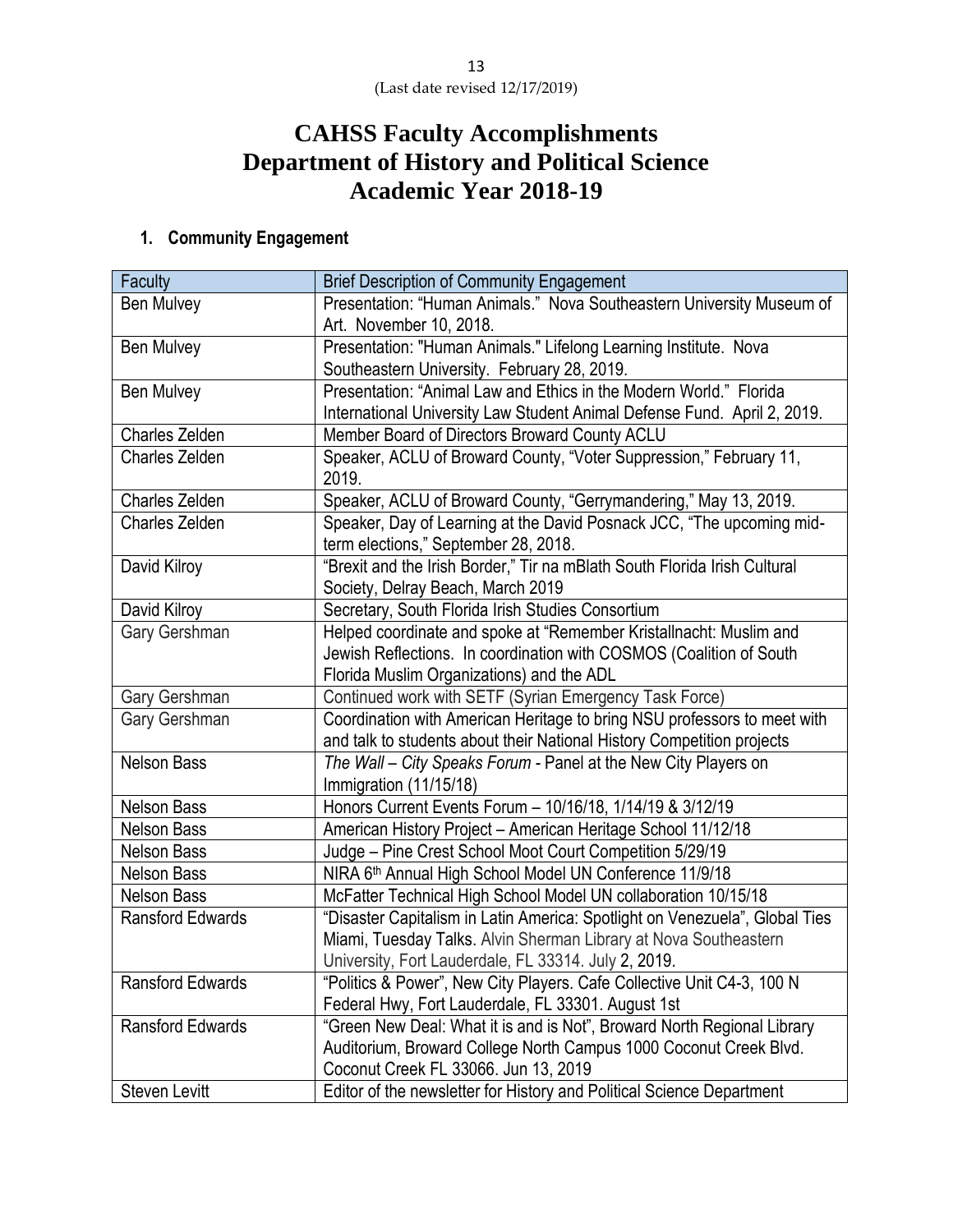| <b>Steven Levitt</b> | Editor of the newsletter for History and Political Science Department                                                                                                                                                  |
|----------------------|------------------------------------------------------------------------------------------------------------------------------------------------------------------------------------------------------------------------|
| <b>Steven Levitt</b> | <b>Chair of Intellectual Conversations Series</b>                                                                                                                                                                      |
| Tim Dixon            | Presentation to Friends of the Library, Stirling Road Branch of the Broward<br>Public Library. "Hamilton: An Historical Analysis" October 24th 2018. Done<br>in conjunction with discussion of the musical "Hamilton". |
| Tim Dixon            | Presentation for the Hamilton Exhibit at the Alvin Sherman Library,<br>"Alexander Hamilton: An Heroic Life". April 2nd 2019.                                                                                           |
| <b>Tim Dixon</b>     | Presentation and guided discussion of the PBS documentary "An American<br>Creed", an exploration of what it means to be an American.                                                                                   |
| Tim Dixon            | Presented at University School program "Career Connections" about<br>teaching at the University level in January 2019.                                                                                                 |
| Vicki Toscano        | The Ethical Implications of Genetic Enhancement (2019), Invited<br>presentation for participants of Grand Adventures, South County Civic<br>Center, Delray Beach                                                       |
| Vicki Toscano        | Roe v. Wade: The Morality and Legality of Abortion (2019), Invited<br>presentation for a community association, Valencia Lakes, Boynton Beach,<br>FL                                                                   |

### **2. Peer-Reviewed Articles and Creative Works**

**Hibbs, Darren**, *Vagueness,* 1000-Word Philosophy, March 11, 2019. https://1000wordphilosophy.com/2019/03/11/vagueness/

### **3. Conference Presentations**

**Hibbs, Darren.** "Hegel on Non-Philosophy," Tennessee Philosophical Association Conference, Vanderbilt University, Oct. 27, 2018.

**Kilroy, David**. "Tweeting History," Going Deeply Digital Conference, Nova Southeastern University, Fort Lauderdale, Florida, February 16, 2019,

**Gary Gershman**. Chair of two sessions at Nine Conference, March 7-10 (March 2019), Phoenix, AZ.

**Toscano, V.** "The Narratives in Pro-Life and Pro-Choice Politics: What They Tell Us About Motherhood," Annual Conference of the Popular Culture/American Culture Association, Washington, D.C., April 17-20, 2019.

**Zelden, Charles**, Chair. "Picking a President: The Electoral College, Past, Present and Future," American Society for Legal History Annual Meeting, Houston, TX, November 7, 2018.

### **4. Pedagogical Innovations**

| Faculty      | Description of Pedagogical Innovation                 |
|--------------|-------------------------------------------------------|
| David Kilroy | Created new Honors course: "Play Ball - America       |
|              | through the Eyes of Sports"                           |
| David Kilroy | Taught two graduate special topics courses for the    |
|              | National Security Affairs and International Relations |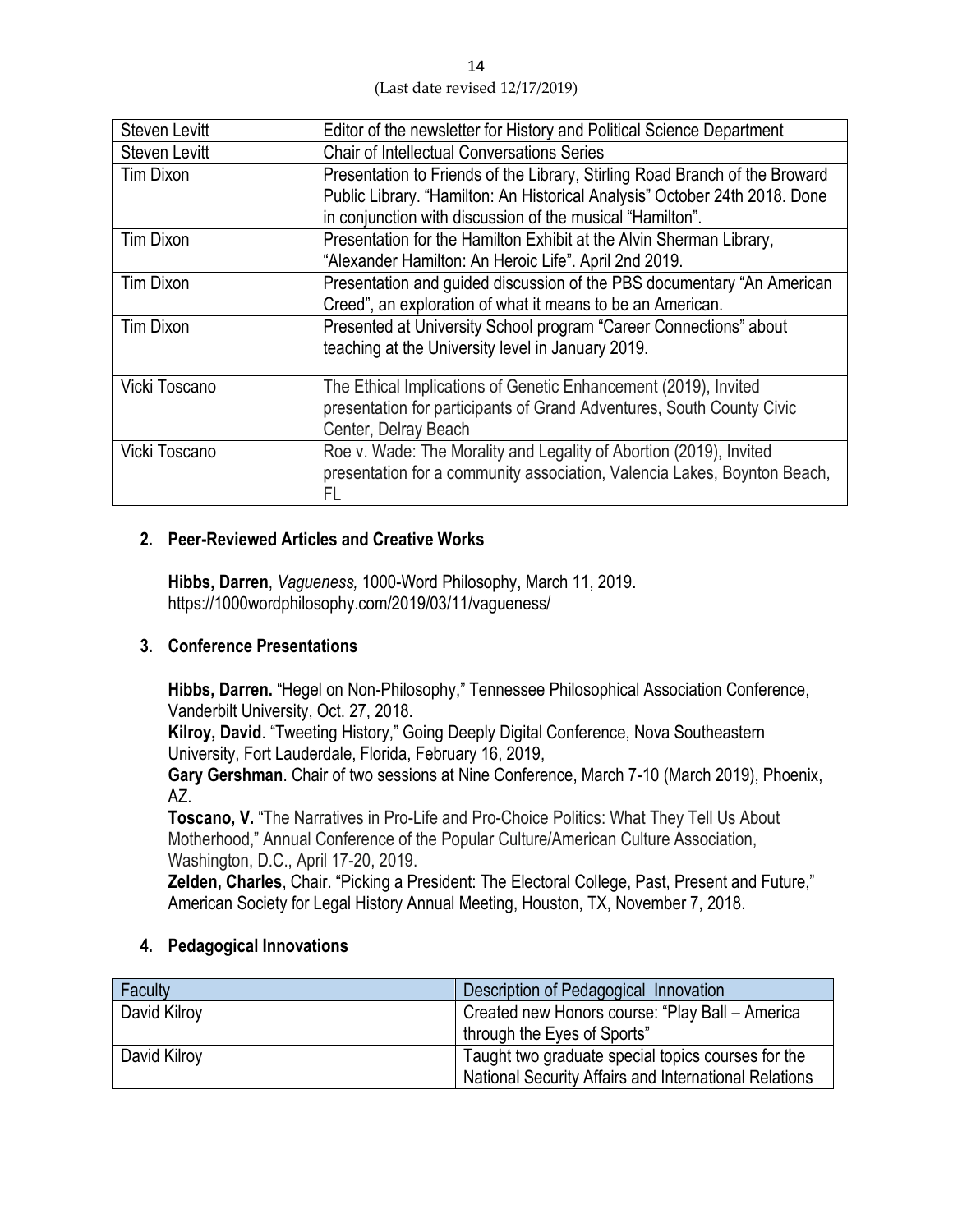|                    | Program, one of which had a travel component to       |
|--------------------|-------------------------------------------------------|
|                    | Havana, Cuba                                          |
| Gary Gershman      | Created new Honors course: "Play Ball - America       |
|                    | through the Eyes of Sports"                           |
| <b>Nelson Bass</b> | Created POLS 2400 Model United Nations course         |
|                    | and ran it for the first time taking students to FMUN |
|                    | in Gainesville.                                       |
| <b>Nelson Bass</b> | Added travel component to POLS 4200 - traveled        |
|                    | with students to Havana Cuba                          |
| Stephen Levitt     | New Course Development: NSAM 5020,                    |
|                    | International Law and Institutions (developed both a  |
|                    | ground and online section Fall 18)                    |
| Vicki Toscano      | Created new honors course titled: "You Be The         |
|                    | Judge"                                                |

## **5. Campus-Community Dialog Facilitators**

|                | Name of Campus-Community Dialog                                                                                                                                                                                            |
|----------------|----------------------------------------------------------------------------------------------------------------------------------------------------------------------------------------------------------------------------|
| Faculty        |                                                                                                                                                                                                                            |
| Ben Mulvey     | "National Security Ethics: One or the Other, or<br>Both?" Presentation. College of Arts, Humanities,<br>and Social Sciences, 39th Residential Institute, Nova<br>Southeastern University. September 22, 2018.              |
| Ben Mulvey     | "Academic Tribalism: Why Undergraduate Majors<br>Should be Abolished." Presentation. College of<br>Arts, Science, and Humanities, Intellectual<br>Conversations series, Nova Southeastern University,<br>January 24, 2019. |
| Charles Zelden | LLI - monthly presentations on politics and elections.                                                                                                                                                                     |
| Charles Zelden | Presenter, NSU Faculty Symposium: The Role of the<br>Media: The First Amendment and Beyond, March 14,<br>2019.                                                                                                             |
| David Kilroy   | Director, Irish Film Festival, Nova Southeastern<br>University, November 2018                                                                                                                                              |
| Gary Gershman  | Part of Stolzenberg-Doan committee - bringing<br>speakers to campus on international topics: Most<br>Current Speaker will be John Harney - November<br>2019                                                                |
| Gary Gershman  | Honors Current Events Forums - 4 times throughout<br>the academic year                                                                                                                                                     |
| Gary Gershman  | Presented informational seminar for prospective law<br>students entitled "Applying to Law School".<br>September 12 & 19, 2019                                                                                              |
| Gary Gershman  | Spoke at the Lifelong Learning Institute, with<br>Professor Tim Dixon, in a series of discussions on<br>world events.                                                                                                      |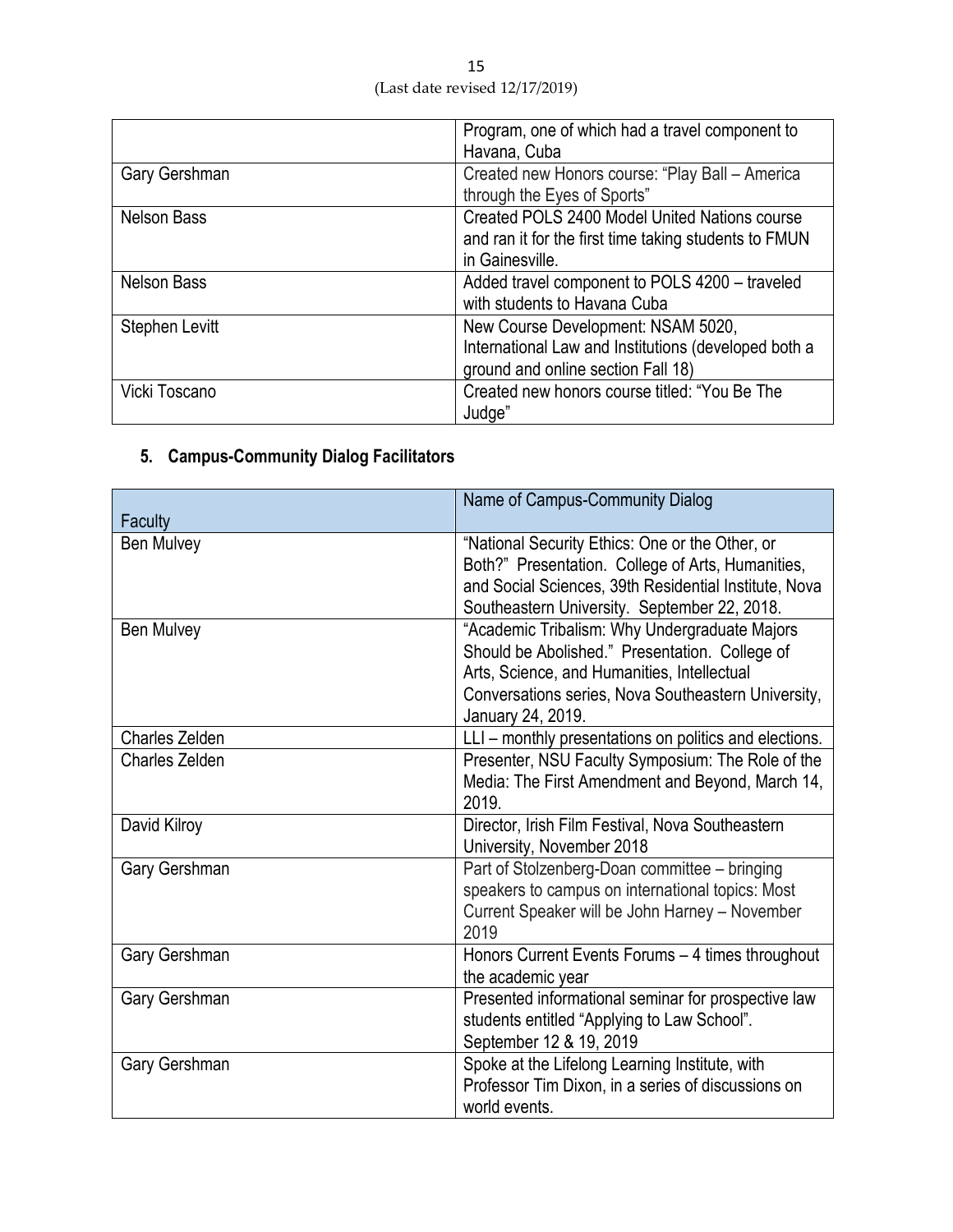| 16                             |
|--------------------------------|
| (Last date revised 12/17/2019) |

| "The Unbleached American" Stage play as part of       |
|-------------------------------------------------------|
| the CAHSS Intellectual Conversations Series, with     |
|                                                       |
|                                                       |
|                                                       |
|                                                       |
|                                                       |
|                                                       |
|                                                       |
|                                                       |
|                                                       |
|                                                       |
| Law in East Germany: The Janka Trial, March: 26,      |
|                                                       |
|                                                       |
| Participated in and judged/critiqued competitions in  |
| the Trial Advocacy Summer Institute at NSU's Law      |
| School in August 2018. (Three half-day sessions.)     |
| Presented information/advice in the "Applying to Law  |
|                                                       |
|                                                       |
|                                                       |
| Professor Gary Gershman. A series of presentations    |
|                                                       |
| Designer Genes: Genetic Modification and Its Ethical  |
|                                                       |
|                                                       |
| Back from the Brink: The Narratives of Pro-Life and   |
|                                                       |
| Intellectual Conversations Faculty Lecture Series,    |
|                                                       |
|                                                       |
| presentation for the Lifelong Learning Institute, Co- |
|                                                       |
| The Ethical Implications of Genetic Enhancement       |
|                                                       |
|                                                       |
| on National and International developments. Two       |

## **6. Student Organization Advisors and Mentors**

| $\mathcal{L}^{\text{max}}_{\text{max}}$ and $\mathcal{L}^{\text{max}}_{\text{max}}$ and $\mathcal{L}^{\text{max}}_{\text{max}}$<br>----<br>OIC<br>1UUI.<br>----<br>_____<br>. |
|-------------------------------------------------------------------------------------------------------------------------------------------------------------------------------|
|-------------------------------------------------------------------------------------------------------------------------------------------------------------------------------|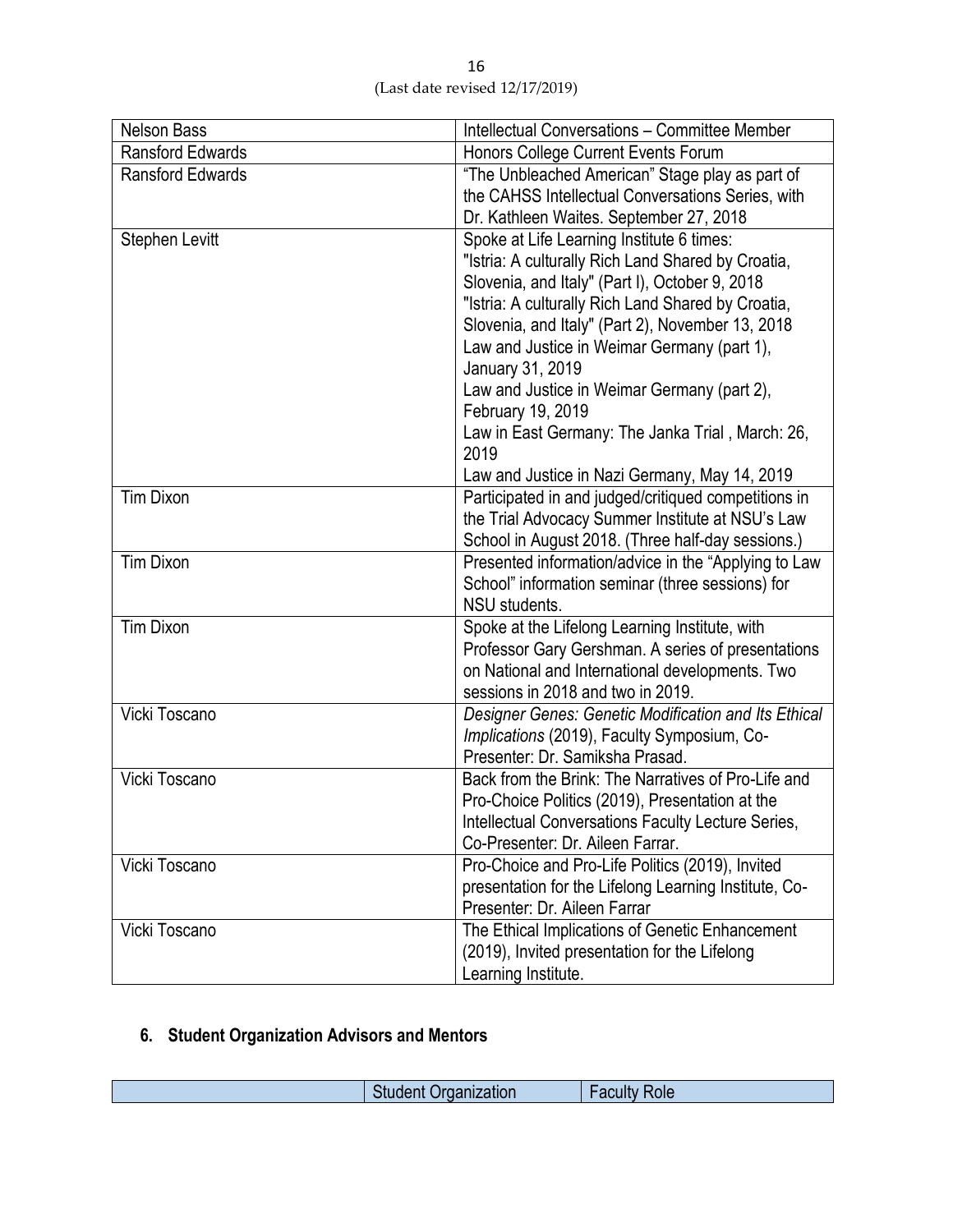| <b>Faculty</b>          |                                                                                                                |                        |
|-------------------------|----------------------------------------------------------------------------------------------------------------|------------------------|
| David Kilroy            | <b>DHPS Leadership Council</b>                                                                                 | <b>Faculty Advisor</b> |
| Gary Gershman           | Hillel                                                                                                         | <b>Faculty Advisor</b> |
| Gary Gershman           | Mock Trial [first time in Team<br>history going to ORCS<br>(Outstanding Regional<br><b>Competition Series)</b> | Coach                  |
| <b>Nelson Bass</b>      | Model U.N. Team                                                                                                | Coach                  |
| <b>Nelson Bass</b>      | Nova International Relations<br>Association                                                                    | <b>Faculty Advisor</b> |
| <b>Nelson Bass</b>      | <b>Young Progressives</b>                                                                                      | <b>Faculty Advisor</b> |
| <b>Nelson Bass</b>      | <b>IMAN- International Muslim</b><br>Association                                                               | <b>Faculty Advisor</b> |
| <b>Ransford Edwards</b> | Pi Sigma Alpha (Political<br>Science Honor Society)                                                            | <b>Faculty Advisor</b> |
| <b>Ransford Edwards</b> | <b>Black Student Union</b>                                                                                     | <b>Faculty Advisor</b> |
| Ransford Edwards        | Amnesty International                                                                                          | <b>Faculty Advisor</b> |
| <b>Ransford Edwards</b> | Pi Sigma Alpha                                                                                                 | <b>Faculty Advisor</b> |
| Tim Dixon               | Phi Alpha Delta, co-<br>educational pre-law<br>fraternity.                                                     | <b>Faculty Advisor</b> |

### **7. Books and Book Chapters**

Zelden, Charles, *Bush v. Gore: Exposing the Hidden Crisis in American Democracy*, 20<sup>th</sup> Anniversary Edition, U Press of Kansas [in production] Sally Hadden and **Charles L. Zelden**, --"Race, Power, and the Law: Southern Legal and Constitutional History," *Rewriting Southern History: Historiographical Essays*, edited by Craig Thompson Friend and Lorri Glover (Baton Rouge: LSU Press, November 2019).

### **8. Awards and Recognitions**

| Faculty        | Name of Award/Recognition | Date Awarded |
|----------------|---------------------------|--------------|
| Ben Mulvey     | 30 Years                  | May 2019     |
| Charles Zelden | 25 Years                  | May 2019     |

### **9. Leadership in Academic Societies and Professional Associations**

| Faculty | Name of Academic<br>Society/Professional | <b>Faculty Leadership Role</b> |
|---------|------------------------------------------|--------------------------------|
|         | Association                              |                                |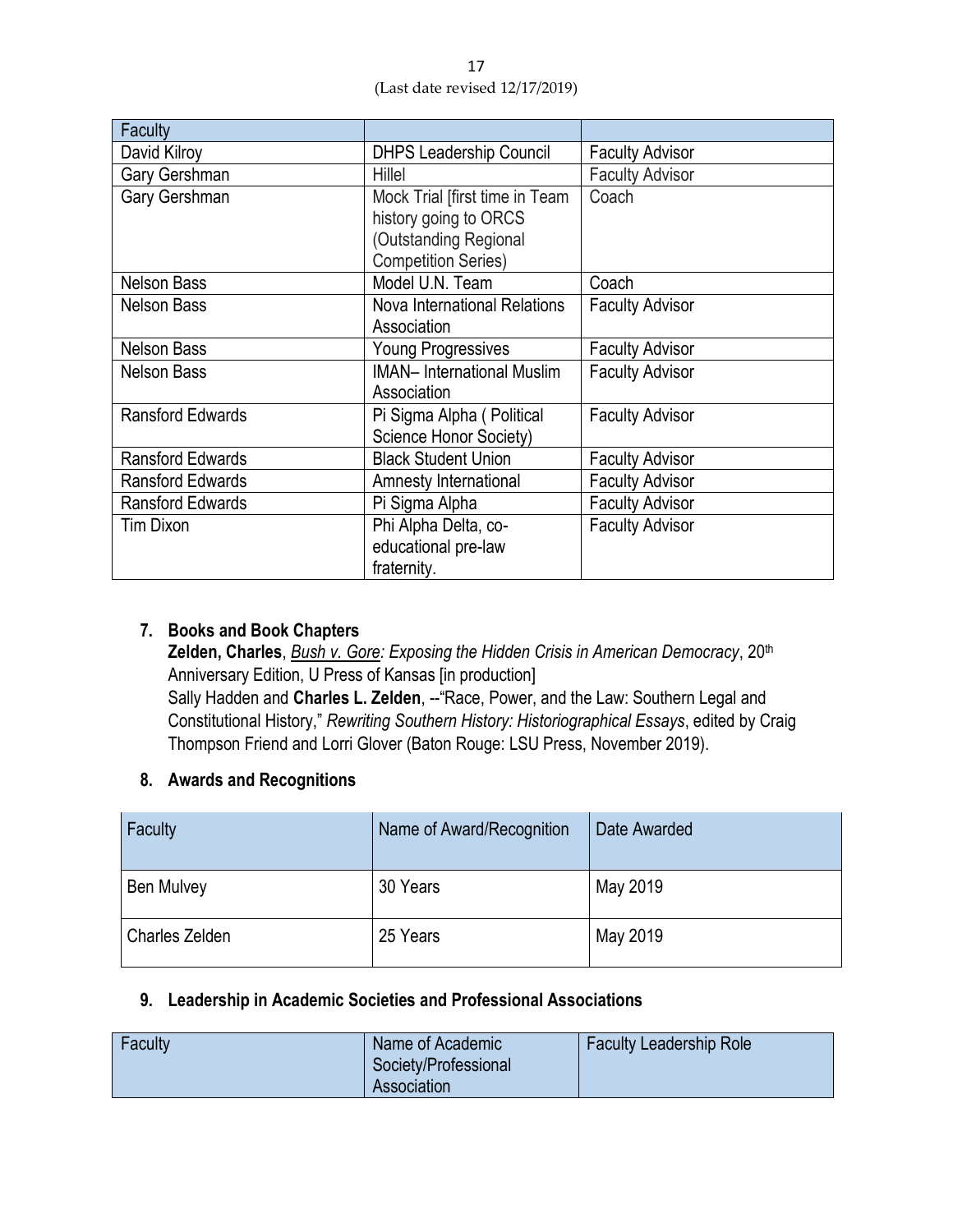18 (Last date revised 12/17/2019)

| <b>Ben Mulvey</b>     | <b>Florida Bioethics Network</b>      | <b>Board of Directors</b>                                                     |
|-----------------------|---------------------------------------|-------------------------------------------------------------------------------|
| <b>Charles Zelden</b> | American Society for Legal<br>History | Ex. Officio Member, Publications<br>Committee; Lead Editor emeritus,<br>H-Law |

### **10. Editors, Referees, and Reviewers for Recognized Academic Outlets**

**Bass, Nelson**, *Class Race and Corporate Power*, Managing Editor **Edwards, Ransford**, *Class Race and Corporate Power*, Reviewer **Edwards, Ransford**, *Peace and Conflict Journal.* Reviewer **Gershman, Gary**, *Nine: A Journal of Baseball History and Culture.* Act as a contributing editor for article submissions **Kilroy, David**, Manuscript reviewer for Nebraska University Press and Rowman Littlefield **Toscano, Vicki**, Submission reviewer for *Scholar and Feminist Online* (Barnard)

**Zelden, Charles**, *American Journal of Legal History*. Review of Article.

### **11. Contributions to the Popular Press and Social Media**

| Faculty                 | Description of Contributions to the Popular Press<br>and Social Media                                                                                                                                                                                                                                                                                                                                                                                                                                                                             |
|-------------------------|---------------------------------------------------------------------------------------------------------------------------------------------------------------------------------------------------------------------------------------------------------------------------------------------------------------------------------------------------------------------------------------------------------------------------------------------------------------------------------------------------------------------------------------------------|
| <b>Charles Zelden</b>   | Extensive media contacts in print, radio and TV as a<br>subject matter expert in politics, Florida politics,<br>constitutional issues and the court system. Among<br>the outlets I was interviewed by: WFOR CBS4;<br>WTVJ NBC6; WSVN Channel 7; WPLG Local10;<br>PBS Channel 2, WIOD 610 News Radio; WUWF<br>NPR Pensacola; WLRN NPR South Florida; South<br>Florida Sun Sentinel; Tallahassee Democrat; AP;<br>Christian Science Monitor; USA Today; MSNBC;<br>CNN; Univision (English language Unews on Fusion<br>TV); Vox.com; Fox News (web). |
| <b>Ransford Edwards</b> | Interview on Crisis in Venezuela, CBS 4 News,<br>1/24/2019 "South Florida Venezuelans Joins<br>Worldwide Protest Against Maduro and Doral Park"                                                                                                                                                                                                                                                                                                                                                                                                   |
| Vicki Toscano           | "Protecting Life is Not Just a Woman's Job" Sun<br>Sentinel, June 4, 2019. Op-Ed.                                                                                                                                                                                                                                                                                                                                                                                                                                                                 |
| Vicki Toscano           | Genetic Editing: The Marvels and Concerns of a<br>Revolutionary Technology: Faculty Perspective,<br>KPCOM Outlook Magazine. Summer/Fall 2019. Co-<br>Author: Dr. Samiksha Prasad                                                                                                                                                                                                                                                                                                                                                                  |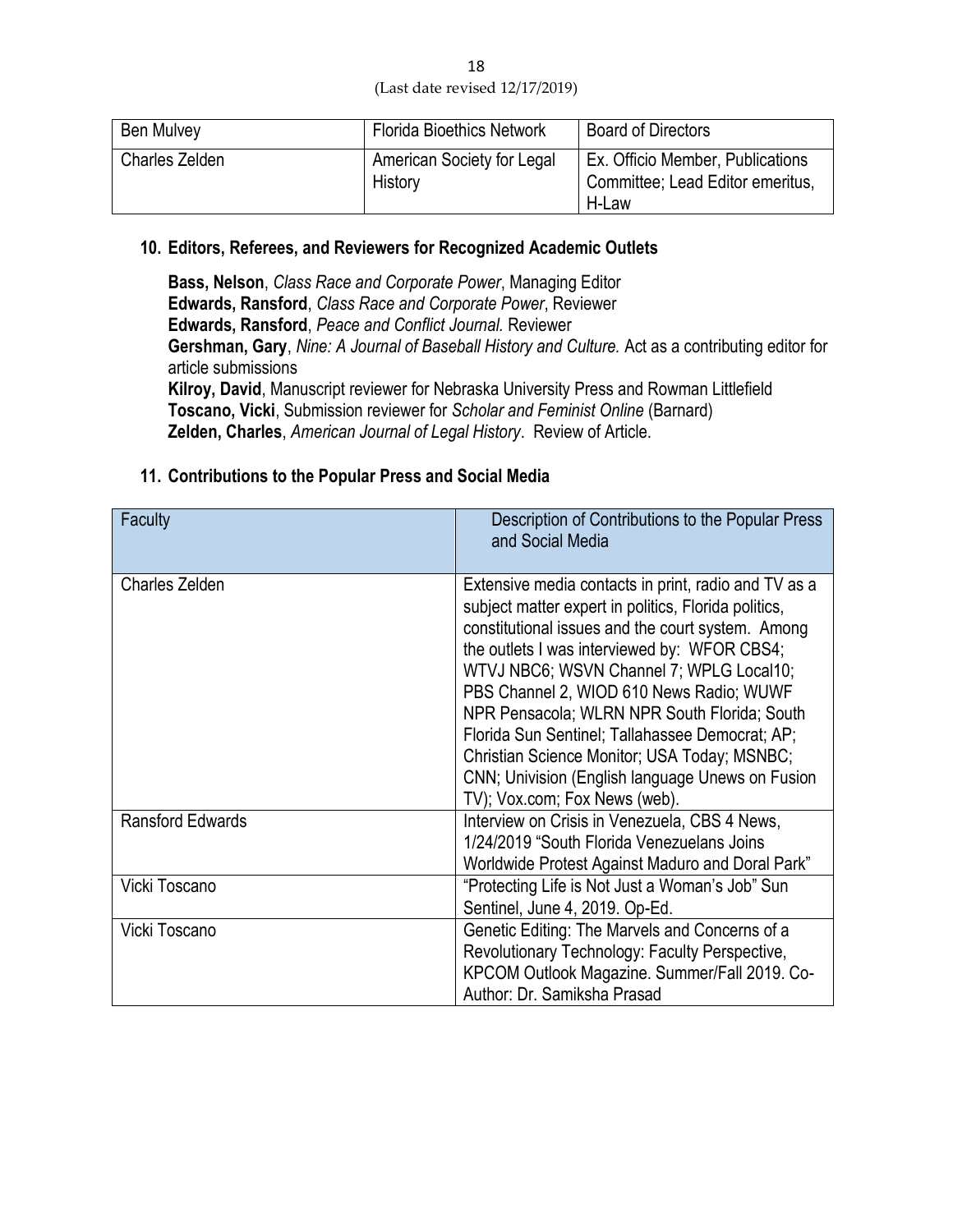## **CAHSS Faculty Accomplishments Department of Literature and Modern Languages Academic Year 2018-19**

### **1. Community Engagement**

| Faculty                           | <b>Brief Description of Community Engagement</b>                                                                                                                                |
|-----------------------------------|---------------------------------------------------------------------------------------------------------------------------------------------------------------------------------|
| Aileen Farrar                     | Guest Lecturer at the Lifelong Learning Institute on Science and Literature,<br>"Back from the Brink: Narratives of Pro-Choice and Pro-Life Politics," co-                      |
|                                   | presented with Dr. Vicki Toscano, 28 May 2019.                                                                                                                                  |
| Aileen Farrar                     | Guest Lecturer at the Lifelong Learning Institute on Science and Literature,<br>"Why Plants?: The Root of Estrangement," 21 Feb. 2019.                                          |
| <b>Andrea Nevins</b>              | Coordinator, Crossroads Humanities Conference                                                                                                                                   |
| <b>Andrea Nevins</b>              | Keynote Speaker: NSU Chapter Alpha Chi National Honor Society Induction.<br>Ft. Lauderdale, Florida. Fall, 2018                                                                 |
| <b>Andrea Nevins</b>              | Keynote Speaker: Georgia Chapter of the St. Andrew High School Old Girls<br>Association, June, 2019.                                                                            |
| James Doan                        | Developed South Florida Irish Theatre; worked with ACT of Davie in<br>directing and producing plays for South Florida audiences                                                 |
| <b>Kate Waites</b>                | Judge, Holocaust Reflection Contest                                                                                                                                             |
| <b>Kate Waites</b>                | Advisor and Judge, Undergraduate Student Symposium                                                                                                                              |
| <b>Kate Waites</b>                | Juror, Documentary Film, Mifo's OUTshine Film Festival                                                                                                                          |
| <b>Kate Waites</b>                | Performer, Irish Theater Project's Production of Michael Aman's The<br><b>Unbleached American</b>                                                                               |
| Kate Waites with Aileen<br>Farrar | NSU's Annual Film Series: The Reel, Movie Night and Discussions<br>(September, October, February, March)                                                                        |
| Santos, Marlisa                   | Speaker, "The Great American Read: The Power of Storytelling,"<br>Alvin Sherman Library, Nova Southeastern University, Fort Lauderdale, FL<br>October 2018                      |
| Santos, Marlisa                   | Speaker, "Objects of Desire, Subjects of Fear: Hitchcock's<br>Complicated Women" Lifelong Learning Institute, Nova Southeastern<br>University, Fort Lauderdale, FL October 2018 |
| <b>Yvette Fuentes</b>             | Speaker for Hispanic Heritage Month Series at the Palm Beach Public<br>Library, Glades Road Branch, Boca Raton, FL, October 27, 2018.                                           |
| <b>Yvette Fuentes</b>             | Presentation on lifelong language learning to Alpha Mu Gamma Foreign<br>Language Society inductees, Barry University, Miami Shores, FL, April 15,<br>2019.                      |
| <b>Yvette Fuentes</b>             | Chair of "Decolonizing Communication" panel at the Decolonization Across<br>Disciplines in the Americas Symposium, Florida Atlantic University, January<br>26, 2019.            |
| <b>Yvette Fuentes</b>             | Stolzenberg Doan Scholarship for Study Abroad Committee Member                                                                                                                  |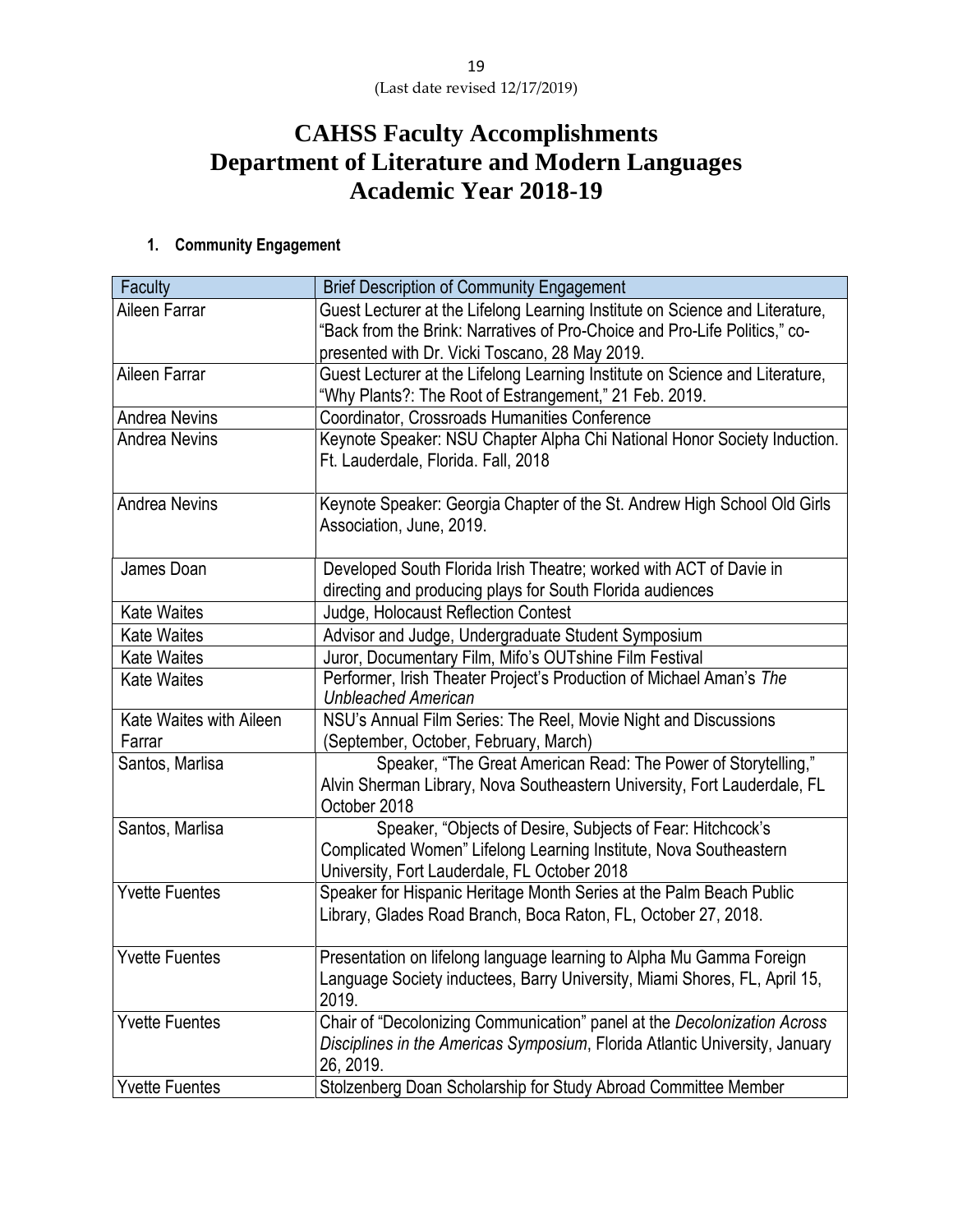| 20                             |
|--------------------------------|
| (Last date revised 12/17/2019) |

| <b>Yvette Fuentes</b> | Chair of "Teaching Spanish for Specific Purposes: The importance of cultural<br>proficiency" panel, 100 <sup>th</sup> Annual AATSP Conference, Salamanca, Spain,<br>June 25-28, 2018. |
|-----------------------|---------------------------------------------------------------------------------------------------------------------------------------------------------------------------------------|
| <b>Yvette Fuentes</b> | Conference Planning Committee Member, "Crossroads of the Transatlantic:<br>A Humanities Student Conference," October 2018-March 2019.                                                 |
|                       |                                                                                                                                                                                       |
| <b>Yvette Fuentes</b> | Humanities Center Coordinating Committee Member, Fall 2018-Winter 2019.                                                                                                               |

### **2. Peer-Reviewed Articles and Creative Works**

**Kate Waites**. "Feminism." Encyclopedia of Evolutionary Psychological Science. NY: Springer (Summer, 2018)

### **3. Conference Presentations**

**Doan, James**. "Haplogroup Migrations to the U.K., Leading to the 16th Century Do(a)ne Family," Doane Family Association meeting in Fredericksburg, VA (July 26, 2018), [https://www.doanefamilyassociation.org/2018-John-Done-Research-and-DNA-Handout.pdf,](https://www.doanefamilyassociation.org/2018-John-Done-Research-and-DNA-Handout.pdf) to be published in Proceedings

**Farrar, Aileen**. "The Beauty and Truth of Self-Destruction: Female Autoeroticism in Garland's Annihilation," Popular Culture Association (PCA) in Washington, D.C. 17-20 Apr. 2019. **Farrar, Aileen**. "The Hypertext and Imagined Communities: Technologies of Self and Culture," Digital Curriculum Conference: Going Deeply Digital in Fort Lauderdale, FL, 15-16 Feb. 2019. **Fuentes, Yvette**. "From the Foreign Language Classroom to the (Virtual) World," Digital Curriculum Conference, Nova Southeastern University, Ft. Lauderdale, FL, February 15-16, 2019. **Fuentes, Yvette**. "Preparing Students for the Future: Practical Ideas for Teaching Specialized Spanish," presented at the 100<sup>th</sup> Annual AATSP Conference, Salamanca, Spain, June 25-28, 2018.

**Nevins, Andrea**. "Post-imperial Imaginaries: The Science of Working Juju," presented at The Association of Commonwealth Language and Literature Studies Conference: The Uncommon Commonwealth. Auckland, New Zealand 15 – 19 July 2019

**Waites, Kate.** "The Impersonal Personal and Paradox in Kay Ryan's Poetry". PCA/ACA. Washington, D.C. 19 April 2019.

| Faculty               | Description of Pedagogical Innovation           |
|-----------------------|-------------------------------------------------|
| Aileen Farrar         | Proposed and taught new course, HONR 1010B The  |
|                       | Healthy Woman: Mothers to Cyborgs, Fall 2018.   |
| <b>Yvette Fuentes</b> | Co-designed beginner level Spanish for Health   |
|                       | Professionals courses, SPAN 1211 and SPAN 1221, |
|                       | with Dr. Joanne P. Urréchaga, Fall 2018.        |

### **4. Pedagogical Innovations**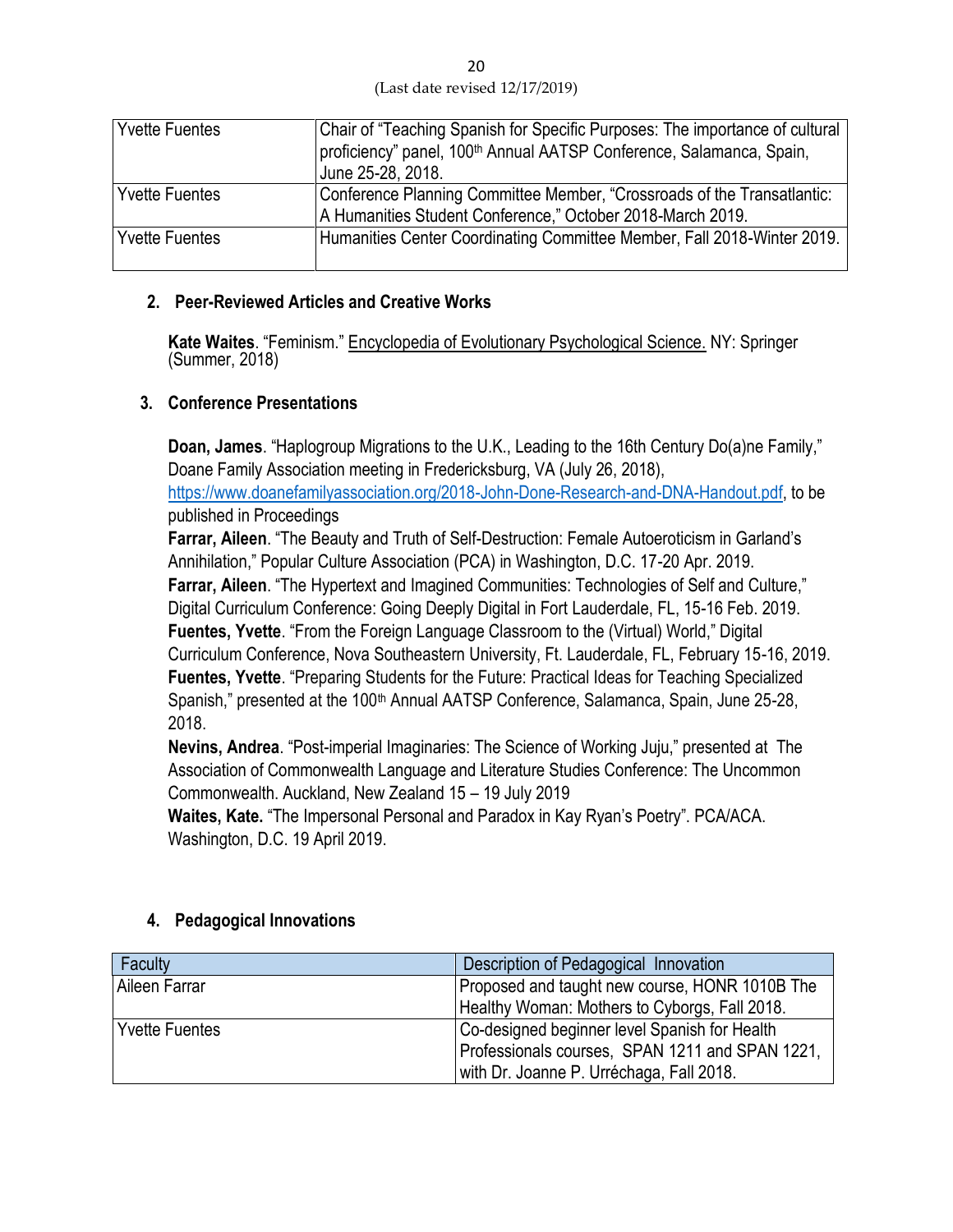| <b>Yvette Fuentes</b> | Taught newly developed ground-based course, SPAN<br>3750: Latin American Culture, Fall 2018. |
|-----------------------|----------------------------------------------------------------------------------------------|
| <b>Yvette Fuentes</b> | Redesigned and taught SPAN 2350: Hispanic for                                                |
|                       | Heritage Learners online, Fall 2018.                                                         |
| <b>Yvette Fuentes</b> | Designed and taught independent study course on                                              |
|                       | Spanish for Diplomacy. Winter 2018.                                                          |
| <b>Yvette Fuentes</b> | Designed and taught independent study course on                                              |
|                       | Spanish for Sports Medicine. Winter 2018.                                                    |

## **5. Campus-Community Dialog Facilitators**

| Faculty                     | Name of Campus-Community Dialog                                                                                                                                          |
|-----------------------------|--------------------------------------------------------------------------------------------------------------------------------------------------------------------------|
| Aileen Farrar               | Intellectual Conversations, "Back from the Brink:<br>Narratives of Pro-Choice and Pro-Life Politics," co-<br>presented with Dr. Vicki Toscano, 15 Jan. 2019.             |
| Aileen Farrar               | Department of Literature and Modern Language &<br>First Year Seminar's "Movie Night & Discussion: Get<br>Out," NSU's Annual Film Series: The Reel, 24 Oct.<br>2018.      |
| Aileen Farrar               | Department of Literature and Modern Language &<br>First Year Seminar's "Movie Night & Discussion:<br>Annihilation," NSU's Annual Film Series: The Reel, 6<br>Sept. 2018. |
| Aileen Farrar               | Farquhar Honors College Life Skills Workshops,<br>"Etiquette Workshops: Dining, Fashion, and<br>Conversation," 25 Mar. 2019.                                             |
| <b>Andrea Nevins</b>        | Co-facilitated with Dr. Robin Cooper CAHSS<br>Leadership Retreat, June 2019.                                                                                             |
| James Doan                  | Presented "The Unbleached American" as part of<br>Intellectual Conversations series (Sept. 2018)                                                                         |
| James Doan and Chris Blanar | Presented "The REEL Science of Movie Monsters"<br>for NSU Parasitology club (Winter 2019)                                                                                |
| Santos, Marlisa             | "Straddling Hollywood's Gender Boundaries: Ida<br>Lupino's Auteur Journey"<br><b>CAHSS Intellectual Conversations, March 2019</b>                                        |
| Santos, Marlisa             | Judge, Holocaust Reflection Contest, February 2019                                                                                                                       |
| <b>Yvette Fuentes</b>       | Co-organizer with Dr. Robin Cooper, CAHSS<br>Hispanic Heritage Month Video Project, Sept-Oct.<br>2018.                                                                   |
| <b>Yvette Fuentes</b>       | "El Cafecito," Designer and Moderator of DLML<br>Spanish Language Table, February 2019 to present.                                                                       |
| <b>Yvette Fuentes</b>       | Co-organizer with Dr. Robin Cooper, CAHSS<br>Hispanic Heritage Month Video Project, Sept-Oct.<br>2018.                                                                   |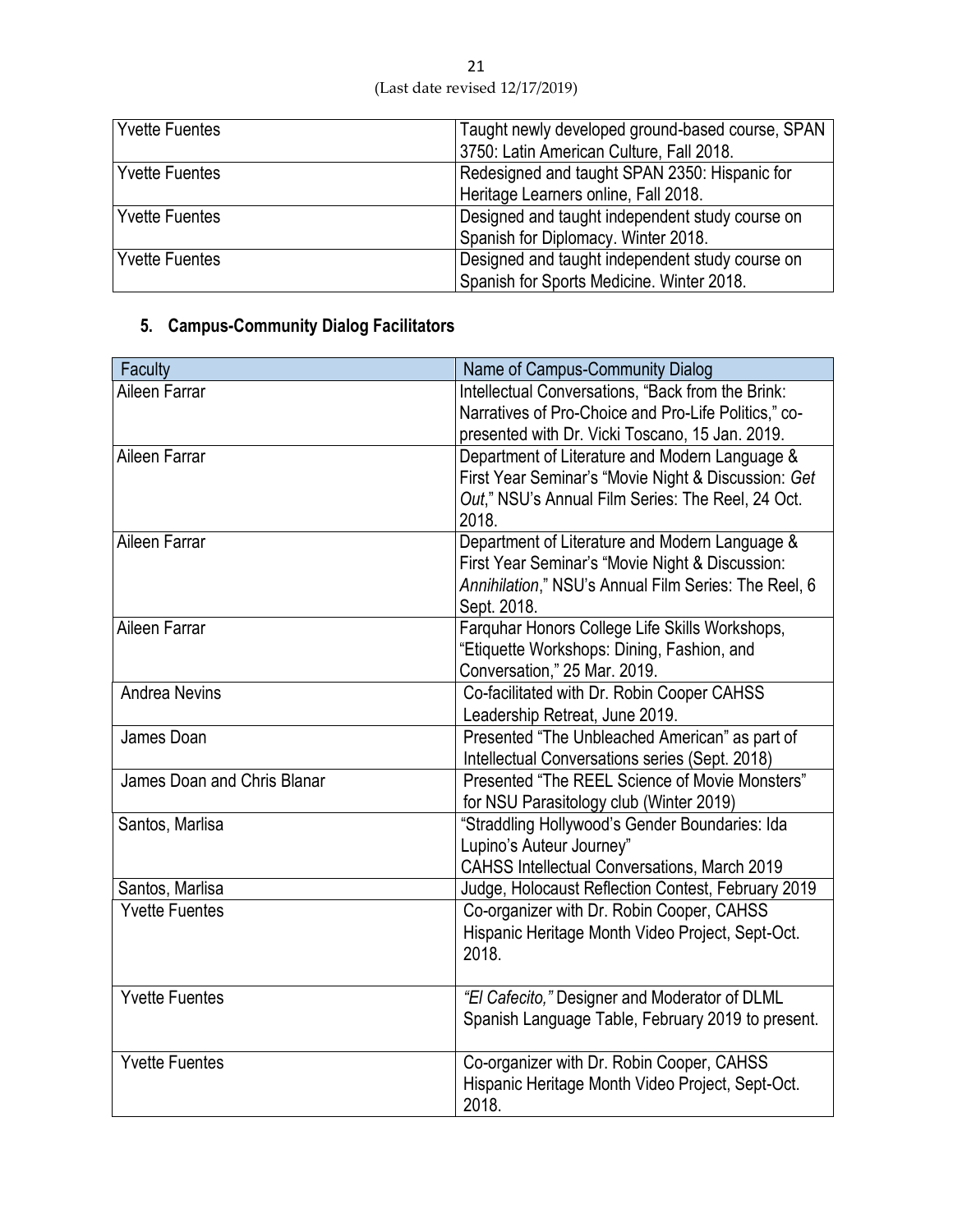|  |  | 6. Student Organization Advisors and Mentors |  |  |
|--|--|----------------------------------------------|--|--|
|--|--|----------------------------------------------|--|--|

| Faculty               | <b>Student Organization</b>                             | <b>Faculty Role</b>                                 |
|-----------------------|---------------------------------------------------------|-----------------------------------------------------|
| Aileen Farrar         | NSU Book Club: Wyrd                                     | Advisor                                             |
| James Doan            | <b>INSPIRE</b> (Interfaith and<br>Spirituality Embassy) | Faculty sponsor                                     |
| <b>Kate Waites</b>    | <b>SSAA</b>                                             | <b>Students: Support, Awareness</b><br>and Activism |
| <b>Yvette Fuentes</b> | Spanish Club                                            | Advisor                                             |

### **7. Books and Book Chapters**

**Doan, James** and Barbara Brodman, Eds., Utopia and Dystopia in the Age of Trump: Images in Literature and Visual Arts. Ed. Barbara Brodman and James Doan. NY: Farleigh Dickinson University Press with Rowan and Littlefield, 2019. **Waites, Kate.** "Feminism-Reboot in *Mad Max: Fury Road* and *The Handmaid's Tale*." Utopia and Dystopia in the Age of Trump: Images in Literature and Visual Arts. Ed. Barbara Brodman and James Doan. NY: Farleigh Dickinson University Press with Rowan and Littlefield, 2019. **Nevins, Andrea.** Working Juju: Representations of the Fantastical Caribbean. University of Georgia Press (2019).

### **8. Awards and Recognitions**

| <b>Faculty</b>       | Name of<br><b>Award/Recognition</b> | Date Awarded |
|----------------------|-------------------------------------|--------------|
| <b>Andrea Nevins</b> | <b>CAHSS Graduate SGA</b>           | April 2019   |
|                      | CAHSS-Executive of the              |              |
|                      | Year Award 2018-2019                |              |

### **9. Leadership in Academic Societies and Professional Associations**

| Faculty        | Name of Academic<br>Society/Professional<br>Association | <b>Faculty Leadership Role</b> |
|----------------|---------------------------------------------------------|--------------------------------|
| Marlisa Santos | Phi Kappa Phi, NSU chapter                              | <b>Faculty-President Elect</b> |

### **10. Editors, Referees, and Reviewers for Recognized Academic Outlets**

**Fuentes, Yvette**. L'Érudit franco-espagnol (LEF-E): An Electronic Journal of French and Hispanic Literatures (www.lef-e.org). Referee Board

**Fuentes, Yvette**. Anthurium: A Caribbean Studies Journal. Editorial Board

**Fuentes, Yvette**. Choice: Current Reviews for Academic Libraries. Book reviewer.

**Fuentes, Yvette.** Hispania: A Journal Devoted to the Teaching of Spanish and Portuguese. Peer reviewer.

**Fuentes, Yvette**. Fulbright fellowship proposal reviewer, December 2018.

**Nevins, Andrea**. *Anthurium: A Caribbean Studies Journal*, Editorial Board, University of Miami,

**Nevins, Andrea**. *Anthurium*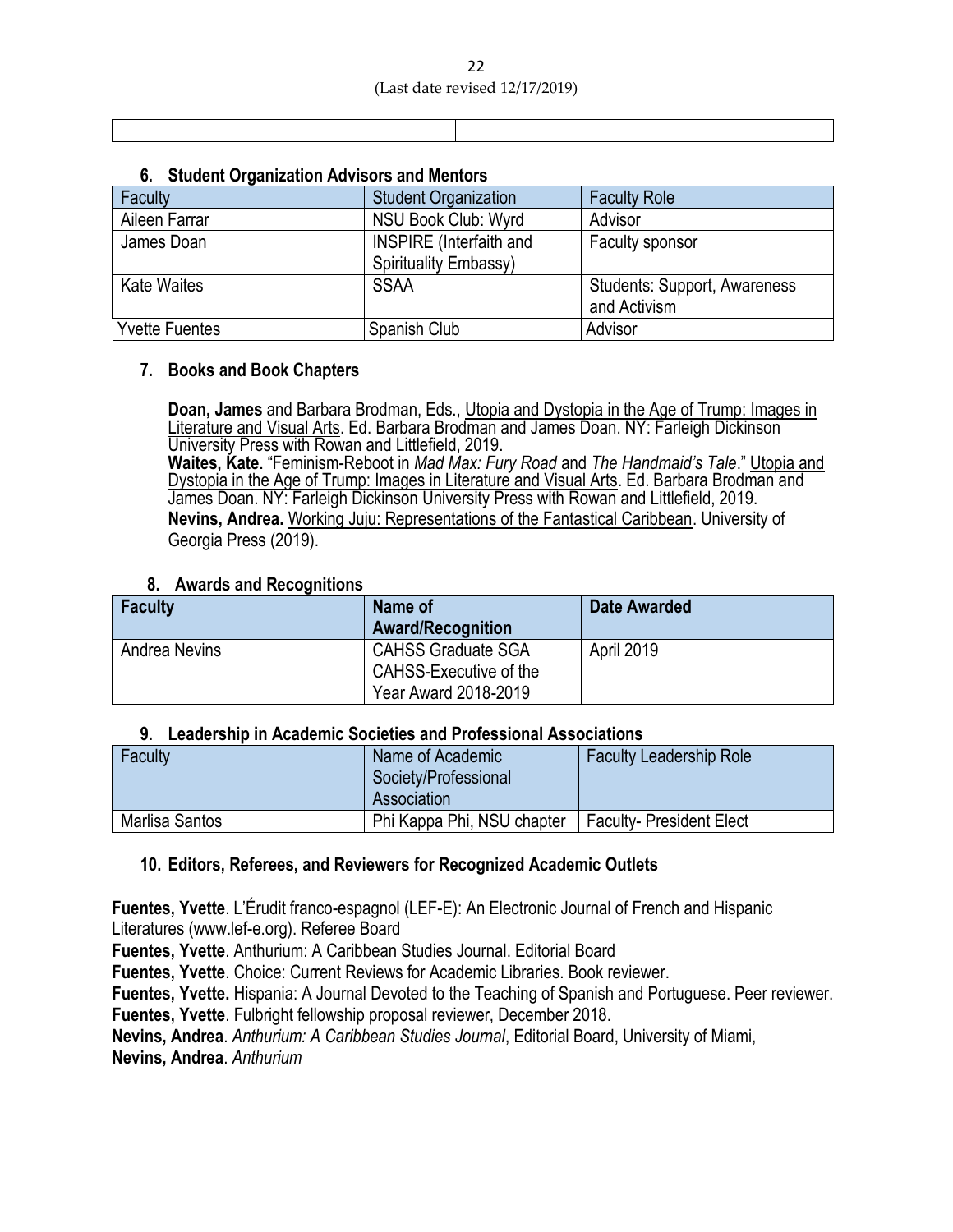## **CAHSS Faculty Accomplishments Department of Performing and Visual Arts Academic Year 2018-19**

| 1. Community Engagement |                                                                               |
|-------------------------|-------------------------------------------------------------------------------|
| Faculty                 | <b>Brief Description of Community Engagement</b>                              |
| Elana Lanczi            | Florida Dance Education Organization Conference: Orlando, FL Dance and        |
|                         | Research Conference; Co-Organizer                                             |
| Elana Lanczi            | Beyond the Test; Dance Performance Assessment, St. Petersburg, FL-            |
|                         | Scorer Assessment of Middle and High School Dance programs throughout         |
|                         | the State of Florida                                                          |
| Elana Lanczi            | College Audition; St. Petersburg, FL Panelist A panel of faculty from various |
|                         | College and University Dance programs gave feedback to a group of 80          |
|                         | students preparing for College Dance Auditions                                |
| Elana Lanczi            | National Dance Education Organization (NDEO) Conference, Miami, FL            |
|                         | Member; NDEO Host Committee Member; National High School Honor                |
|                         | <b>Society Performance Selection Committee</b>                                |
| Kandy G Lopez-Moreno    | Ft. Lauderdale Small Print Fair 2018, November 10, 12-6pm                     |
|                         | (Live print demonstration and 50+ exhibitors – including NSU's PVA)           |
|                         | In collaboration with IS Project and Girls' Club                              |
| Kandy G Lopez-Moreno    | AAUW - W.E. Empowerment PACE project February 13, 2019 -                      |
|                         | (Printmaking and graphic design workshop)                                     |
| Mark Duncan             | Developed and taught <i>Improv for Lawyers</i> workshop for NSU LAW students  |

### **1. Community Engagement**

### **2. Peer-Reviewed Articles and Creative Works**

**Bill J. Adams**. Performed George Crumb's *Three Early Songs* for the Doctoral Recital of Jihong Park. The Clarice Smith Performing Arts Center at the University of Maryland, College Park. April 11, 2019.

**Jessica M. Collado**. Released electronic dancehall single *"Blurred dreams" (Spotify, Apple Music, etc.)*. Work received successful airplay both nationally and internationally and has been added to music production libraries for film/tv broadcast.

**Dan Gelbmann M.F.A**., Director, She Kills Monsters, NSU Black Box Theatre, April 2019 **Dan Gelbmann M.F.A.**, Lighting Designer, DNA, NSU Black Box Theatre, October 2019 **Dan Gelbmann M.F.A**., Lighting Designer, Student Choreography Showcase, NSU Performance Theatre, April 2019

**Dan Gelbmann M.F.A**., Lighting Designer, Dance Works, NSU Performance Theatre, November 2018

**Dan Gelbmann M.F.A.**, Lighting and Set Designer, House of Blue Leaves, NSU Black Box Theatre, November 2018

**Dan Gelbmann M.F.A.**, Lighting Designer, Little Shop of horrors, NSU Black Box Theatre, November 2018

**Elana Lanczi.** *Letgooo-ha!* "Dance Works", Nova Southeastern University Nov. 2-3, 2018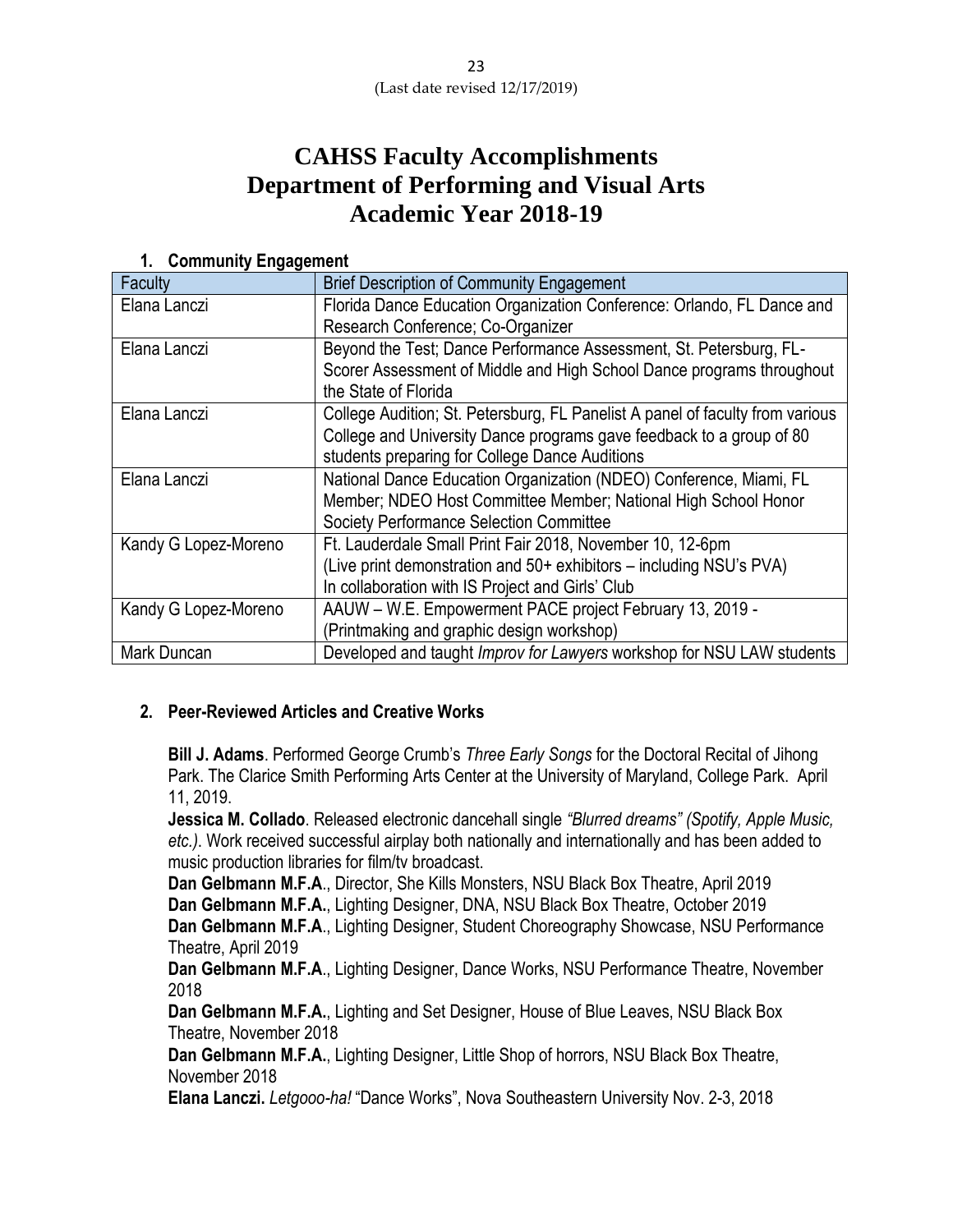### **3. Conference Presentations**

**Bill J. Adams**. Acting and Singing with Archetypes, Guest Artist. University of North Carolina Greensboro. February 5-6, 2019.

**Bill J. Adams**. Health Awareness: Grant-Funded Theatre Devised to Educate Audiences, Conference Presentation. Southeastern Theatre Conference/Knoxville. March 1, 2019.

**Bill J. Adams**. Acting and Singing with Archetypes, Guest Lecturer. Belmont University/Nashville. March 5-7, 2019.

**Jessica M. Collado**. National Association of Music Merchants (2019) presenter *"Reel Music and Beyond: Making a Living Using Scoring for Media Techniques Beyond the Screen."*

**Mark Duncan**. Health Awareness: Grant-Funded Theatre Devised to Educate Audiences,

Conference Presentation. Southeastern Theatre Conference/Knoxville. March 1, 2019.

**Dan Gelbmann**, Mark Duncan, William Adams, Facing Forward, Southeastern Theatre Conference, March 2019.

**Elana Lanczi**. Dance Improvisation Master Class; American College Dance Association-Southeast Regional Conference; Kennesaw State University, Kennesaw, GA March 14, 2019.

**Kandy G Lopez-Moreno**. Portrait painting workshop at Frank Gallery. January 26, 2019. **Kandy G Lopez-Moreno**. Sankofa: For the Record, Spady C.H. Museum, FL. March 29 - August 17, 2019.

**Kandy G Lopez-Moreno**. Concrete & Adrift: On the Poverty Line Exhibition, Alexandria Museum of Art, LA. Mar.2- Jun.22, 2019.

**Kandy G Lopez-Moreno**. Afterglow, The Frank C. Otis Art Gallery, Pembroke Pines, FL. Nov.14, 2018 – Jan. 26, 2019.

**Kandy G Lopez-Moreno**. Pushing the Pull, The Projects space, SPF South Florida, FAT Village, Nov. 10 – Dec. 22nd, 2018.

**Kandy G Lopez-Moreno**. Decade: NSU Art + Design Tenth Anniversary Exhibition, NSU Gallery 217. Sept 26 - Nov. 9, 2018.

**Kandy G Lopez-Moreno**. 2018 Florida Biennial, Art & Culture Center, Hollywood, FL. Sept. 14 –

Oct. 21, 2018

### **4. Pedagogical Innovations**

| Faculty            | Description of Pedagogical Innovation                                                                                                                                                     |
|--------------------|-------------------------------------------------------------------------------------------------------------------------------------------------------------------------------------------|
| Jessica M. Collado | Held Skype masterclass with Dani Markham,<br>renowned percussionist currently touring with<br>Childish Gambino. Markham spoke on the live music<br>industry sector to PVA music students. |

### **5. Campus-Community Dialog Facilitators**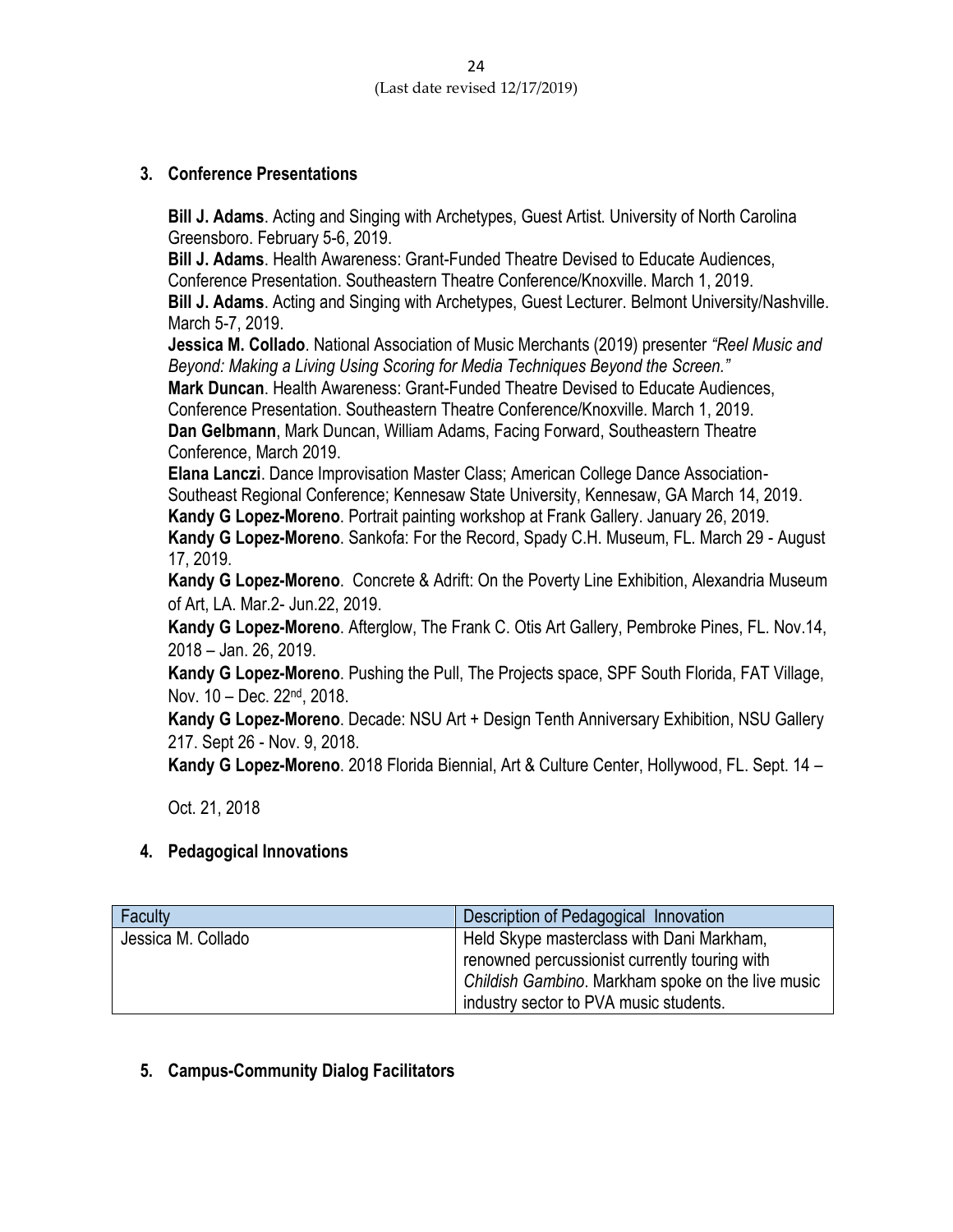| <b>Faculty</b>       | Name of Campus-Community Dialog                                |
|----------------------|----------------------------------------------------------------|
| Bill J. Adams        | In collaboration with the Palavi Patel College of              |
|                      | Health Care Sciences, created THEA 2500                        |
|                      | Healthcare Theatre – a course to train standardized            |
|                      | patients.                                                      |
| Elana Lanczi         | Dance Awareness Day. Event Organizer.                          |
| Elana Lanczi         | Dance Awareness Day; Modern Dance and Dance                    |
|                      | Improvisation. Presenter.                                      |
| Elana Lanczi         | Hip-Hop Masterclass with Alonzo Williams; Facilitator          |
| Elana Lanczi         | Dance Awareness Day; Dance Therapy Workshop                    |
|                      | with Ana Miranda; Modern Dance Masterclass with                |
|                      | Agatha Wright Facilitator                                      |
| Jessica M. Collado   | Assisted with R.A. event at The Commons where I                |
|                      | provided music "fortune-telling"                               |
| Kandy G Lopez-Moreno | AAUW 2019 - E-STEAM Project for Girls Mentoring                |
|                      | Program Paper for the 2018 University of New                   |
|                      | Mexico Mentoring Institute's Conference was                    |
|                      | accepted.                                                      |
| Kandy G Lopez-Moreno | African Presence 2019 - Painting I class (Black                |
|                      | history painting)                                              |
| Kandy G Lopez-Moreno | Art in UC Spine 2019 - Black History Month                     |
| Kandy G Lopez-Moreno | Story Fest - March 2019                                        |
| Kandy G Lopez-Moreno | Invited Joseph Velasquez - Drive by Press (Lecture             |
|                      | & Demo - 4/26, PVA 234 @ 1-3pm)                                |
|                      |                                                                |
| Kandy G Lopez-Moreno | 11 <sup>th</sup> Annual Juried Student Exhibition -Development |
|                      | and execution of show, workshop, and lecture with              |
|                      | <b>Tennille Shuster</b>                                        |

### **6. Student Organization Advisors and Mentors**

| Faculty      | <b>Student Organization</b> | <b>Faculty Role</b>              |
|--------------|-----------------------------|----------------------------------|
| Dan Gelbmann | Stage 2                     | <b>Faculty Mentor</b>            |
| Elana Lanczi | <b>NSU Dance Ensemble</b>   | <b>Director</b>                  |
| Elana Lanczi | <b>Student Choreography</b> | Advisor                          |
|              | Showcase                    |                                  |
| Elana Lanczi | <b>Student Choreography</b> | Advisor                          |
|              | Presented at ACDA           |                                  |
|              | Conference                  |                                  |
| Mark Duncan  | <b>NSU Mock Trial Team</b>  | Invited by Professor Gershman to |
|              |                             | serve as Guest Lecturer/workshop |

## **7. Awards and Recognitions**

| $\overline{\phantom{0}}$ | of Award/Recognition (<br><b>Name</b> | Date<br>Awarded |
|--------------------------|---------------------------------------|-----------------|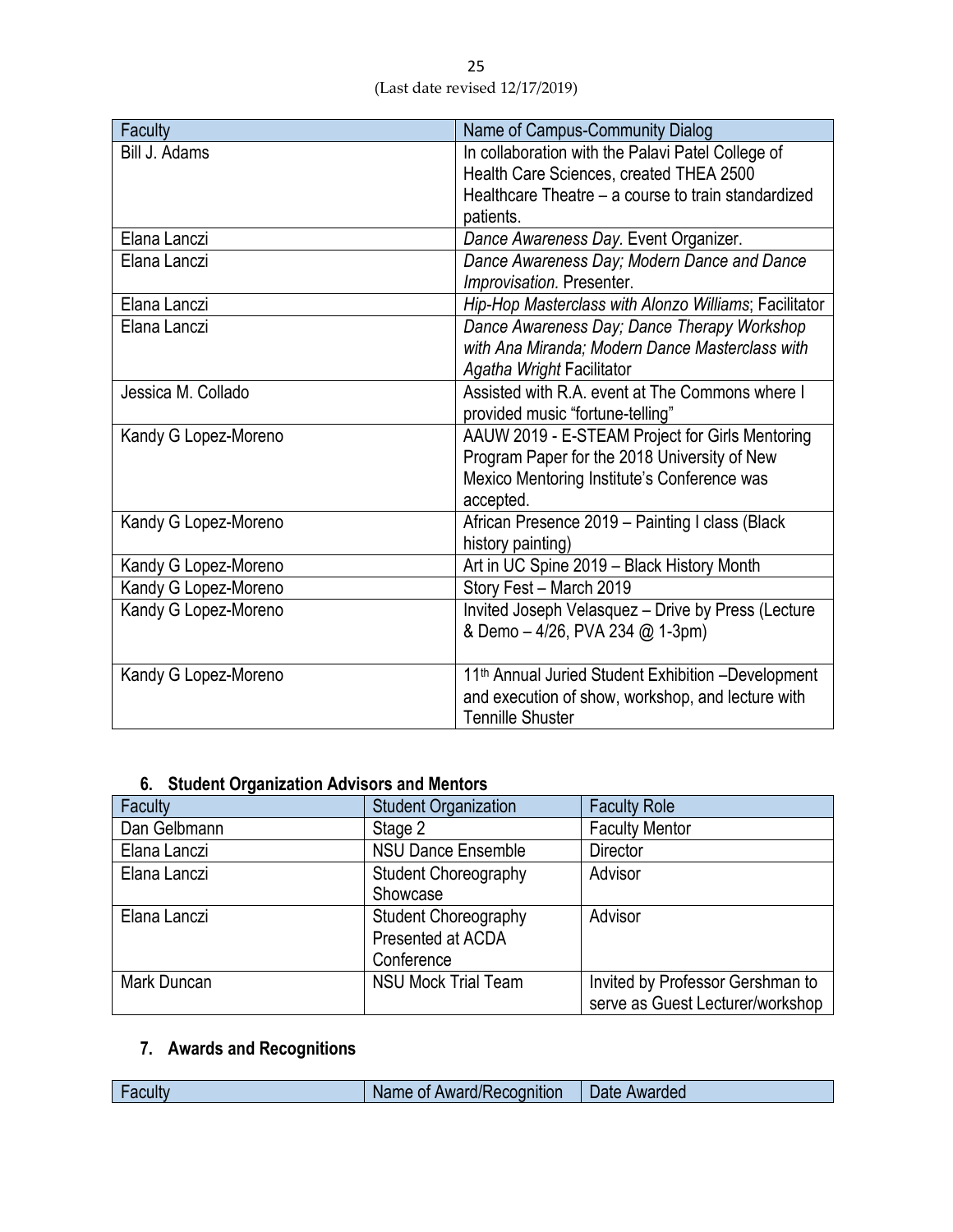| 26                             |  |
|--------------------------------|--|
| (Last date revised 12/17/2019) |  |

| z-Moreno<br>$\sim$ $\sim$ $\sim$<br>$ -$<br>∕ :00،<br>n 2 | <b>Rrd</b><br>wı<br>\ / Д<br>exhibition<br>$\cdots$ | 2018<br>шег |
|-----------------------------------------------------------|-----------------------------------------------------|-------------|
|                                                           |                                                     |             |

### **8. Leadership in Academic Societies and Professional Associations**

| Faculty      | Name of Academic<br>Society/Professional<br>Association | <b>Faculty Leadership Role</b>    |
|--------------|---------------------------------------------------------|-----------------------------------|
| Elana Lanczi | <b>Florida Dance Education</b><br>Organization          | <b>Executive Board, Secretary</b> |

## **9. Contributions to the Popular Press and Social Media**

| Faculty              | Description of Contributions to the Popular Press and<br>Social Media                                                      |
|----------------------|----------------------------------------------------------------------------------------------------------------------------|
| Kandy G Lopez-Moreno | Voyage MIA - http://voyagemia.com/interview/check-<br>kandy-lopezs-artwork/                                                |
| Kandy G Lopez-Moreno | Jan 2, 2019 – hip hop in south Florida (radio –<br><b>WLRN Sundail with host Luis Hernandez)</b>                           |
| Kandy G Lopez-Moreno | Jan 3, 2019 – hip hop in south Florida artist lecture -<br>NSU museum 6-7pm<br>https://www.youtube.com/watch?v=vC68L0NpuYk |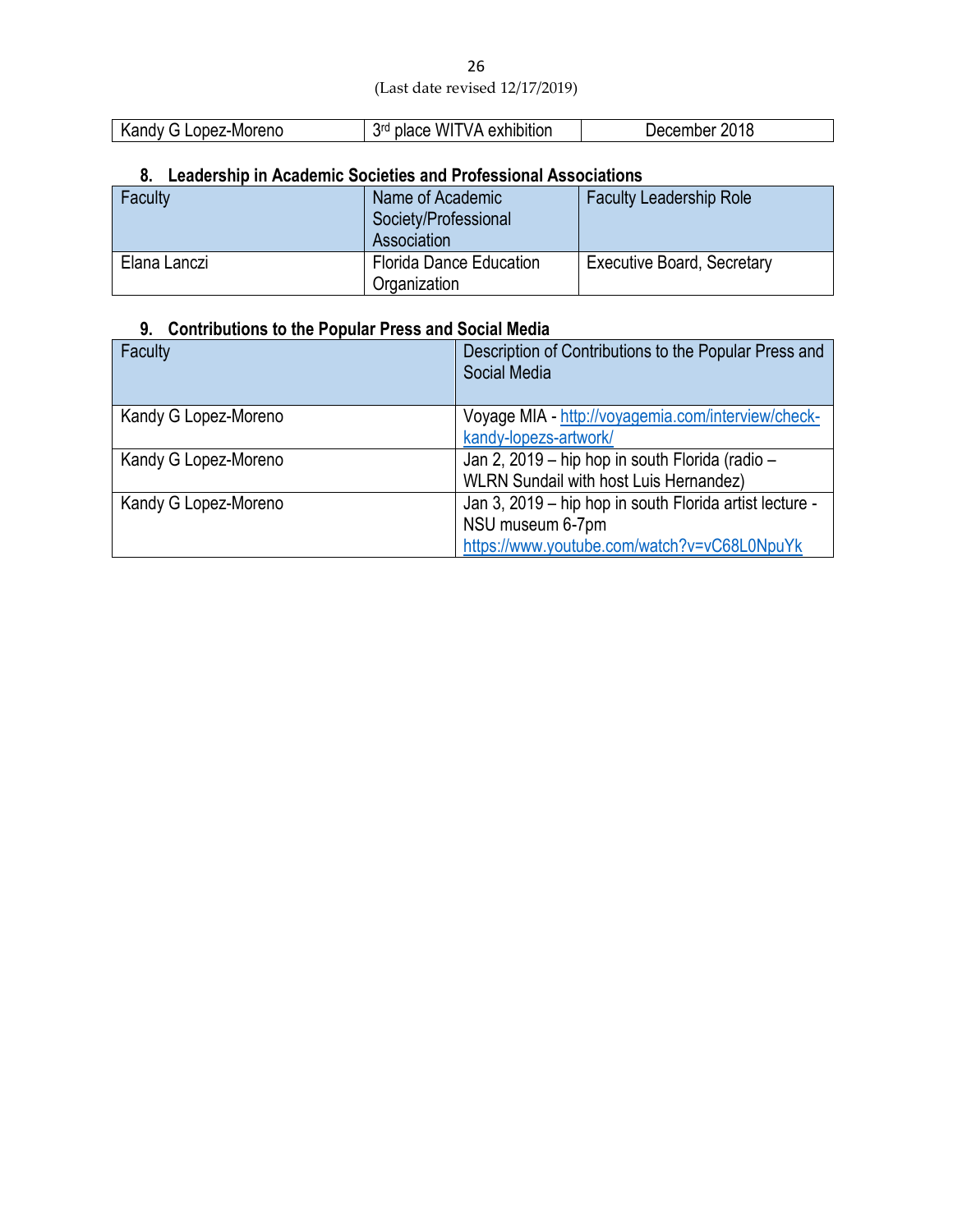# **CAHSS Faculty Accomplishments Department of Writing and Communication Academic Year 2018-19**

| $\sim$<br>Faculty                  | <b>Brief Description of Community Engagement</b>                                                                                                                                                                                                                                       |
|------------------------------------|----------------------------------------------------------------------------------------------------------------------------------------------------------------------------------------------------------------------------------------------------------------------------------------|
| Andon, Stephen                     | Ran a program that brought 24 area high school students to campus for an<br>experiential-learning opportunity with a community partner, Yo Mama's Ice<br>Cream. Students invented an ice cream flavor and collaborated on an<br>advertising campaign with input from local executives. |
| Andon, Stephen                     | Created and taught a course, in collaboration with Hoffman's Chocolate and<br>BBX Capital, for Communication students to design, produce, and advertise<br>a new consumer retail product.                                                                                              |
| Bruce, Shanti                      | Business for the Arts of Broward - Board member representing NSU                                                                                                                                                                                                                       |
| Bruce, Shanti                      | Helped negotiate and support Hoffman's Chocolates Collaboration                                                                                                                                                                                                                        |
| Bruce, Shanti                      | <b>Holocaust Reflection Contest Judge</b>                                                                                                                                                                                                                                              |
| Concannon, Kelly                   | <b>TedX Conference Planner</b>                                                                                                                                                                                                                                                         |
| D'Agostino, Mario<br>Dvorak, Kevin | Participated in the Southeastern Writing Center Association 2018 Tutor<br>Collaboration Day held at the NSU WCC.                                                                                                                                                                       |
| Morris, Janine<br>Concannon, Kelly | Facilitated three women's empowerment workshops at Yoga Joint, Davie<br>(2018-2019)                                                                                                                                                                                                    |
| Morris, Janine                     | Hosted the 2018 Tutor Collaboration Day (bringing together writing center<br>tutors from across the Florida state)                                                                                                                                                                     |
| Morris, Janine                     | Hosted the 2019 Director's Day Out (bringing together writing center<br>directors from across the Florida state)                                                                                                                                                                       |
| Panton, Rachel                     | Memoirs of the Soul Facilitator Sugar Sand Park Community Center                                                                                                                                                                                                                       |
| Scanlon, Molly J                   | Veterans Resource Center - Workshop: "Creating Calm in Everyday Life"<br>Veteran's Wellness Day at Nova Southeastern University, June 22, 2019.                                                                                                                                        |
| Scanlon, Molly J.                  | "No Sweat": Lunchtime Yoga and Mindfulness with Molly. Open to all<br>faculty, staff, and students at Nova Southeastern University, (April 2019 -<br>Present).                                                                                                                         |
| Scanlon, Molly J.                  | Alvin Sherman Library, Summer Teen Writing Workshop Series: "Where do<br>you want to go?": Goal Setting to Get What You Want in Life." July 2018.                                                                                                                                      |

### **1. Community Engagement**

### **2. Sponsored Research**

| <b>Title of Sponsored</b><br>Faculty<br><b>Research Award</b> | <b>Brief Description of Research Project</b><br>Award<br>Amount |  |
|---------------------------------------------------------------|-----------------------------------------------------------------|--|
|---------------------------------------------------------------|-----------------------------------------------------------------|--|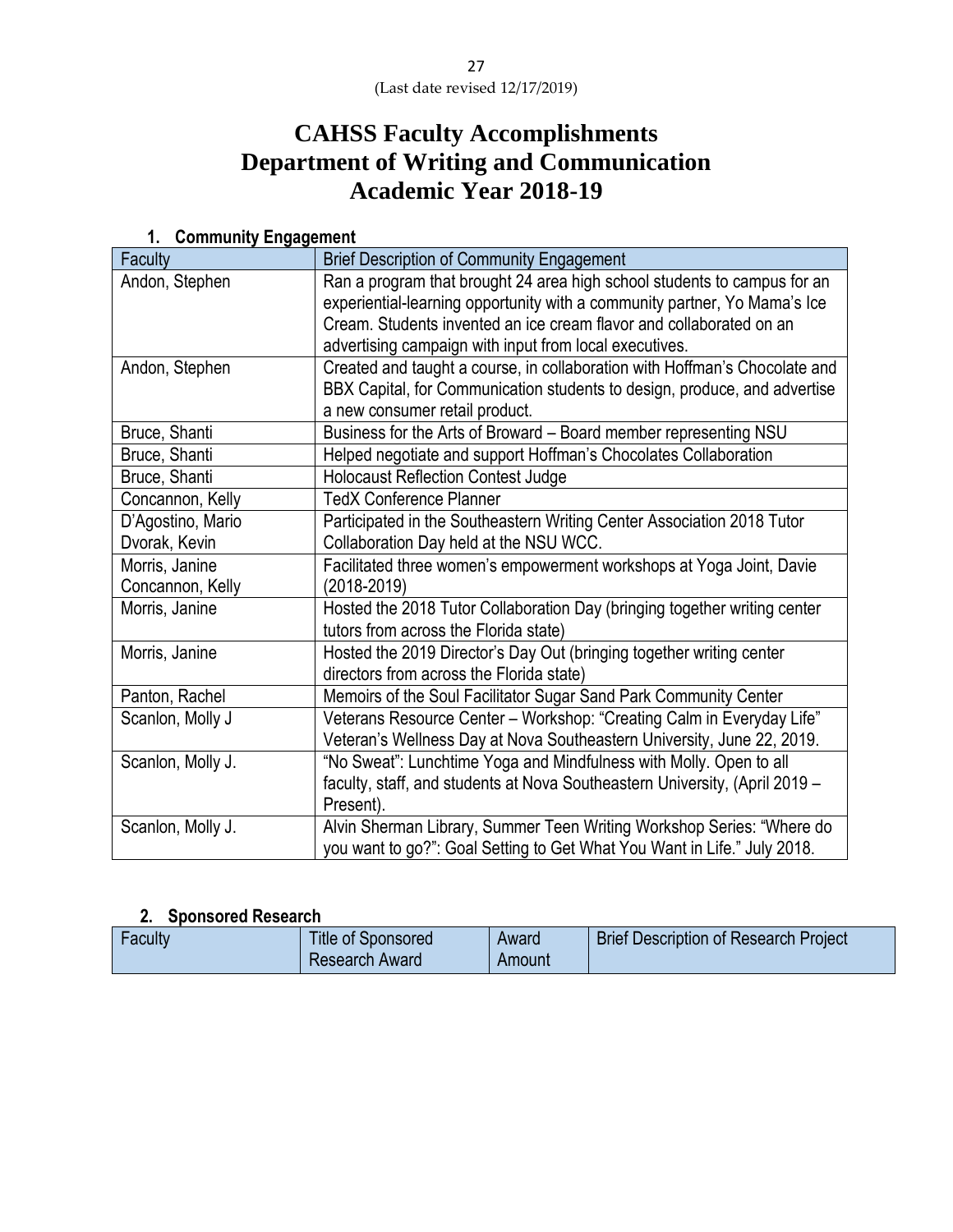| Concannon, Kelly<br>Morris, Janine | <b>SWCA Christine</b><br>Cozzens Research<br>Grant & Initiative<br>Program | \$500.00   | This project focuses on student-student<br>mentor relationships in writing centers in<br>order to understand their emotional<br>experiences, relationships, and sense of<br>responsibility in administrative positions |
|------------------------------------|----------------------------------------------------------------------------|------------|------------------------------------------------------------------------------------------------------------------------------------------------------------------------------------------------------------------------|
| Morris, Janine                     | <b>CCCC Research</b><br>Initiative Grant                                   | \$5,874.00 | This project studies student background<br>and expectations in online first-year writing<br>courses                                                                                                                    |

### **3. Peer-Reviewed Articles and Creative Works**

**Andon, Stephen.** Promotional Poster Campaign for SPCH 1010 Public Speaking. On-campus displays during October-November 2018.

**Andon, Stephen**. Promotion Campaign and Program Logo for the Department of Writing and Communication's Student Video Showcase. April 2019.

**Dvorak, K.** & Shrewsbury, E. "Review of Handbook for Training Peer Tutors and Mentors." *Communication Center Journal 4*(1), Fall 2018.

**Dvorak, K.** "Using LibGuides to Deliver Communication-based Web Resources." *Communication Center Journal 4*(1), Fall 2018.

**Dvorak, K.,** & **Bruce, S.** "Review of Agile Faculty: Practical Strategies for Managing Research, Service, and Teaching." *Journal of Faculty Development 32*(2), May 2018.

**Morris, J.** (with Kelly Blewett, Christina LaVecchia, and Laura Micciche). Editing as Inclusive Activism. *College English*, vol. 81, no. 4. 2019.

**Morris, J.** & **D'Agostino, M**. Book Review: *Writing Studio Pedagogy*. *Communication Center Journal*, vol. 4. 2018.

**Scanlon, M., & Dvorak, K.** (2019). The importance of faculty development programs for teaching first-year seminar courses. *Journal of Faculty Development 33*(2), 5-9.

Llanos-Almeida, R., McDermott, M., Sims, R**., Scanlon, M**., Hicks, S., Ballester, M., Shuster, T., Lopez-Moreno, K., Dore, M., Anderson, R., Fabius, S., & Torruellas Garcia, J. (2018). *The E-STEAM (Exploring Science, Technology, Engineering, Arts and Math) Project for Girls Mentoring Program*. 11th annual mentoring conference proceedings: Mentoring, coaching, and leadership for innovation and entrepreneurship (11th ed.): [Special Issue 11]. *The Chronicle of Mentoring and Coaching*, Vol. 2, No. 1 (Oct 2018). 667-673.

### **4. Conference Presentations**

**Andon, Stephen.** #SavedTheCrew: The Rhetoric of A Successful Grassroots Supporters Movement in American Sports. University of Idaho. March 29-31, 2019. **Bianchi, Melissa**. "Ocean Ecologies and Dinosaur Zoos: How Games Make Arguments about

Nature," Popular Culture Association/American Culture Association (PCA/ACA) National Conference, Washington, DC, Apr. 2019.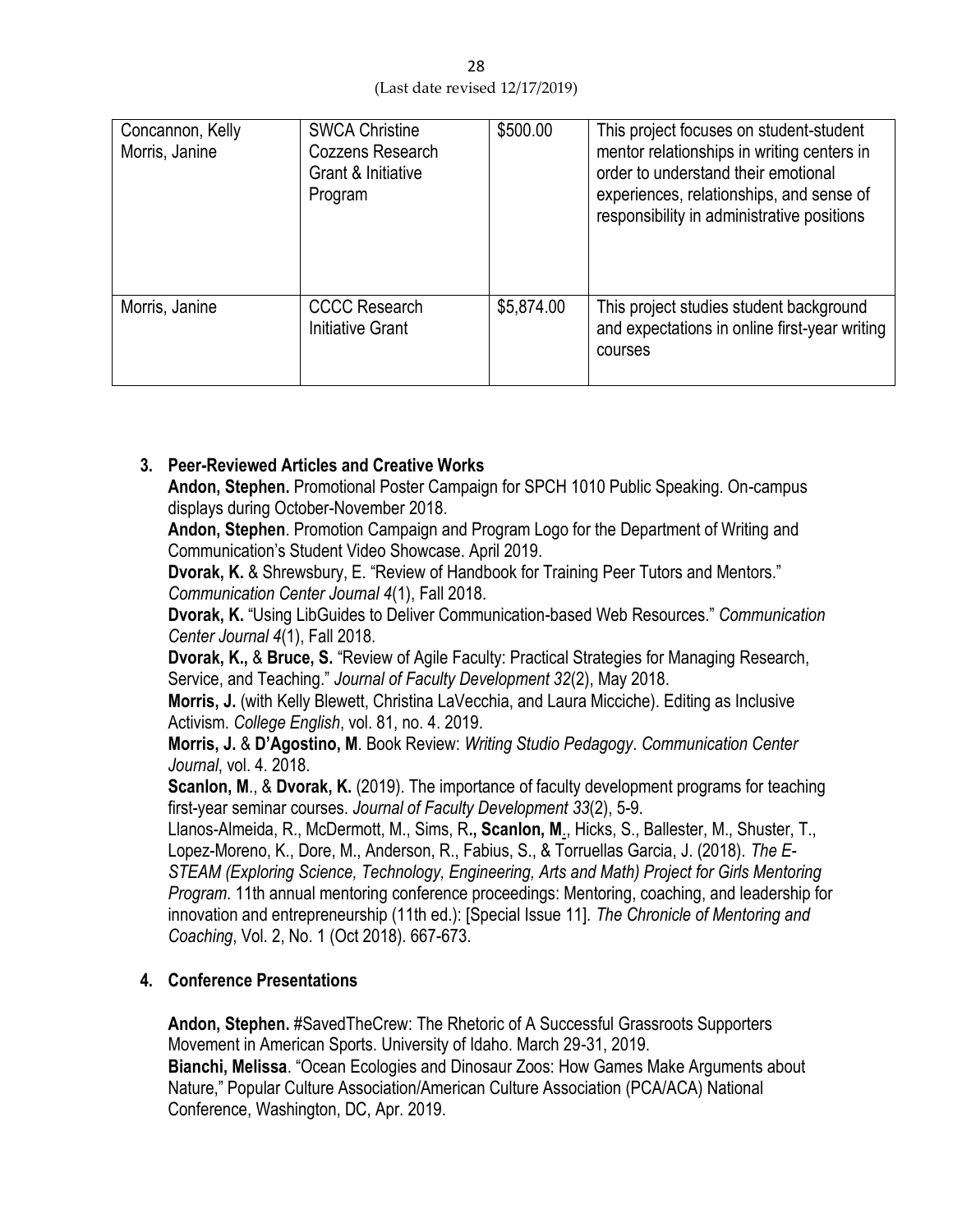**Bianchi, Melissa.** "Twitch Plays, Twitch Writes: Rhetoric and Composition in Streaming Games Live," Conference on College Composition and Communication (CCCC) Annual Convention, Pittsburgh, PA, Mar. 2019.

**Bruce, Shanti.** Invited Presenter: Peter Elbow Symposium: Transnational Approaches to Language, Literacy, and Activism. UMass Amherst, Amherst, MA. June 2018.

**Bruce, Shanti.** Keynote Speaker: "Staying Woke on Campus: Promoting Social justice for Multilingual Students," Conference on College Composition and Communication (CCCC) Annual Convention, Pittsburgh, PA, Mar. 2019.

**Bruce, Shanti.** Keynote Speaker: Colorado and Wyoming Writing Tutors Conference: Staff Training and Professional Development. June 2018.

Carpenter, R. & **Dvorak, Kevin.** "Evidence on the Effectiveness of Course-Embedded Consultant Programs in First-Year Writing Classrooms," for the 2018 Original Lilly Conference on College Teaching. Oxford, OH: November 2018.

Carpenter, R., Bracewell, J., **Dvorak, Kevin,** Morin, C., & Whiddon, S. "Why Do This and What Do I Need?: A Workshop for Preparing SWCA Certification Proposals." Southeastern Writing Center Association Conference. Myrtle Beach, SC. February 2019.

**Concannon, Kelly**. And . . . Action! (?): Directing and Performing Emotion in the Writing Center. Co- presenter. Pittsburgh, PA. March 13-16th, 2019.

**Cureton, Darius M**. The Avengers Save Composition – The Korvac Saga. Popular Culture Association Conference. April 19, 2019.

**Cureton, Darius M**. The Avengers Save Composition. The Conference on College Composition and Communication. March 14, 2019.

**D'Agostino, Mario**. & **Vanguri, Star**. Not Your Typical Research Essay: Digital Alternatives for Presenting and Visualizing Research. NSU Going Deeply Digital: Promises & Challenges of the Digital Curriculum in Higher Education. February 2019.

**D'Agostino, Mario**. "Someone Make Him Stop Talking About the Cleveland Browns": Using Personal Artifacts as Invention in First-Year Composition. College English Association Conference. April 2019.

**D'Agostino, Mario**. Composing Exclusionary Histories: Curating the Disappeared in the Historical Archive. Conference on College Composition and Communication Research Network Forum. March 2019.

**Dvorak, Kevin** & Carpenter, R. "New Opportunities for Student Engagement through Writing Centers." Southern Association of Colleges and Schools Commission on Colleges Annual Meeting. New Orleans: December 2018.

**Dvorak, Kevin,** Carpenter, R., & Lytle, J. "Peer Writing Tutors and the On-Going Conversation about Student Engagement." Southeastern Writing Center Association Conference. Myrtle Beach, SC. February 2019.

**Dvorak, Kevin,** Carpenter, R., Lytle, J. & McClure, F. "The Center of Student Engagement: How Working at a Writing Center Impacts our Tutors' Experiences as Students (and why that matters)." International Writing Centers Association Conference. Atlanta: October 2018.

**Dvorak, Kevin,** Morris, J., Lytle, J., & Shrewsbury, E. "Just Brew It!: Coffee's Impact on a Writing & Communication Center Space." Southeastern Writing Center Association Conference. Myrtle Beach, SC. February 2019.

**Dvorak, Kevin.** & **Bruce, Shanti**. "Placing Course-Embedded Writing Tutors into First-Year Composition Courses: Overview and Results." Teaching Academic Survival Skills Conference. Fort Lauderdale: April 2018.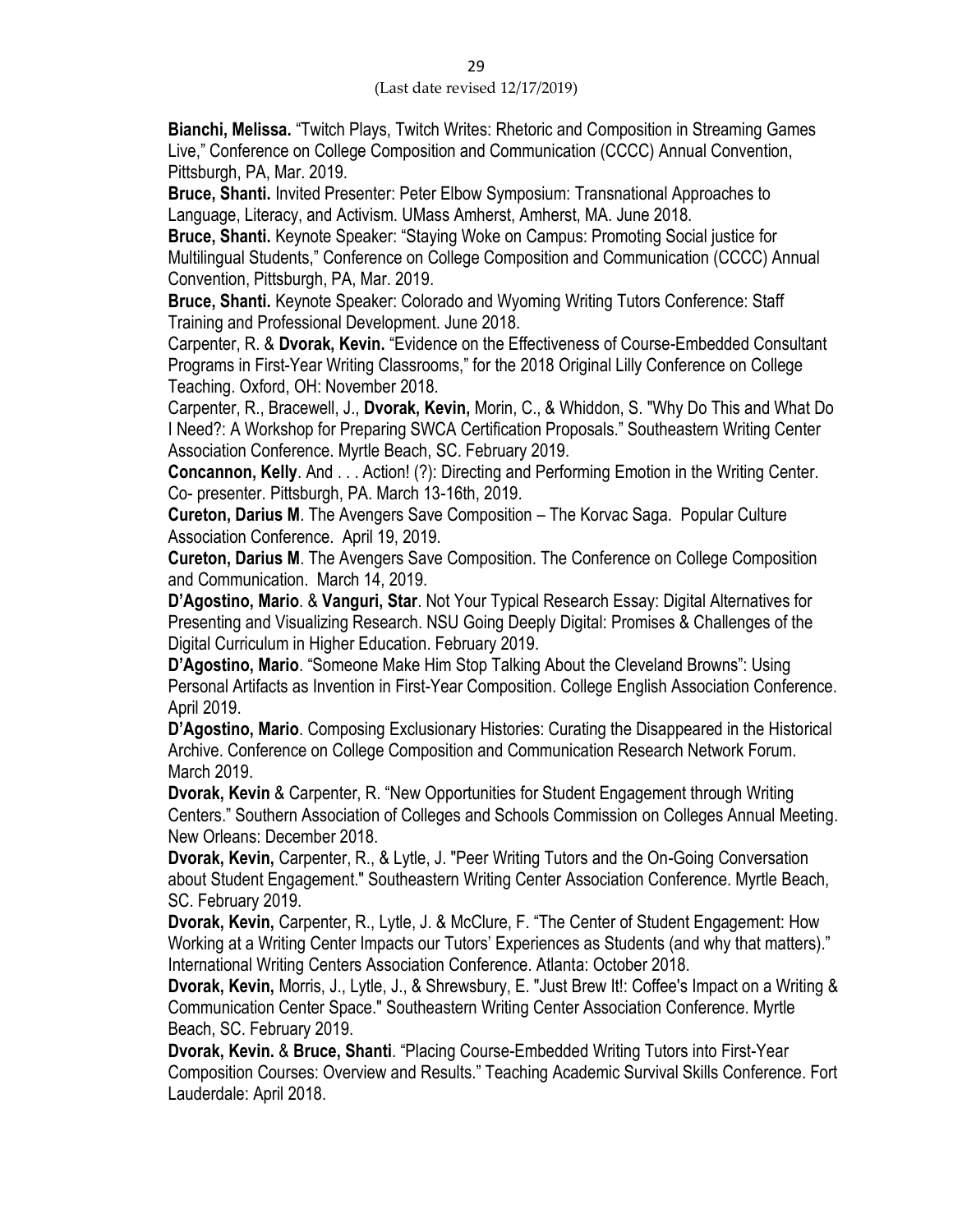**Dvorak, Kevin.** "Developing & Maintaining a Sustainable Writing and Communication Center." Southeastern Writing Center Florida Director's Day Out. Daytona State College: Daytona, FL. April 2019.

**Kitchens, Juliette C**. "And What are We if Not Women Up for the Challenge?": Women's Leadership in the Whedonverses and Beyond. The 8<sup>th</sup> Annual Slayage Conference on the Whedonverses. Florence, AL. June 2018.

**Kitchens, Juliette C.** "It'll All be Right as Rain": The Life and Death (and Life) of Transubstantial Bodies in the Buffyverse. Popular Culture Association Conference. Indianapolis, IN. March 2018. **Lehmann, Whitney**. Creating Experiential Learning Opportunities for Students that Tie into Your Department's Goals. Florida Communication Association 88th Annual Convention. Oct. 19, 2018. **Lutkewitte, Claire**. "A Focus on 'Why?': Performing Writing through Teaching and Peer Review." *Conference on College Composition and Communication, Pittsburg, PA, March 2019.*

**Lutkewitte, Claire**. "Less Instructions, More Choice: Creating Assignments for All Students." Computers and Writing Conference, Fairfax, VA, May 2018.

**Lutkewitte, Claire**; **Scanlon, Molly; and Kitchens, Juliette C**. Your Transition Toolkit: Successfully Moving from Graduate Student to Early Career Professional. Conference on College Composition and Communication, St. Louis, MO. March 2018.

**Morris, Janine** (among others). Establishing a Community of Inquiry in Online Writing Courses through Student and Instructor Presence. Conference on College Composition and Communication Pre-Conference Workshop. March 2019.

**Morris, Janin**e and **Kelly Concannon**. Locating Affect & Emotion in Writing Center Scholarship. International Writing Center Association Conference. October 2018

**Morris, Janine** and **Kelly Concannon**. Performing Emotion in the Writing Center. Conference on College Composition and Communication. March 2019

**Morris, Janine**, Hanh King (Fischler doctoral student), Nikita McCaskill (Fischler doctoral student), and Robin Jackson (Fischler doctoral student). Focus, Accountability, Motivation: The Benefits of Institutionally Supported Online Writing Groups. NSU Going Deeply Digital Conference. February 2019.

**Morris, Janine**. Infographics and Data Visualization: Experimenting with Adobe Creative Cloud in First-Year Composition. College English Association Conference. April 2019.

**Morris, Janine**. **Lehmann, Whitney**. Chasteen, Nikki. Cole, Monique. DeRoss, Adam. Jurova, Petra, and Nunez, Noemi. Launching a Strategic Social Media Presence for the NSU Write from the Start Writing and Communication Center. SWCA 2019: The Ongoing Conversation. Feb. 22, 2019.

**Scanlon, Molly** and Slapak-Barski, Judith "Experiential Education and Instructional Technology: Adapting Face-to-Face Courses to Online Spaces Learning Environments." National Society for Experiential Education. Savannah, Georgia. September 24-26, 2018.

Slapak-Barski, Judith; **Scanlon, Molly**; and **Dvorak, Kevin**. Faculty Development for Web-Enhanced, Technology-Rich, and Blended Learning in Experiential Learning: Who, Why, and How. National Society for Experiential Education. St. Pete Beach, Florida. September 23-25, 2019. **Vanguri, Star**. "Style and the Future of Composition Studies.' Conference on College Composition and Communication. Kansas City, Missouri. March 14, 2019.

### **5. Pedagogical Innovations**

Faculty Description of Pedagogical Innovation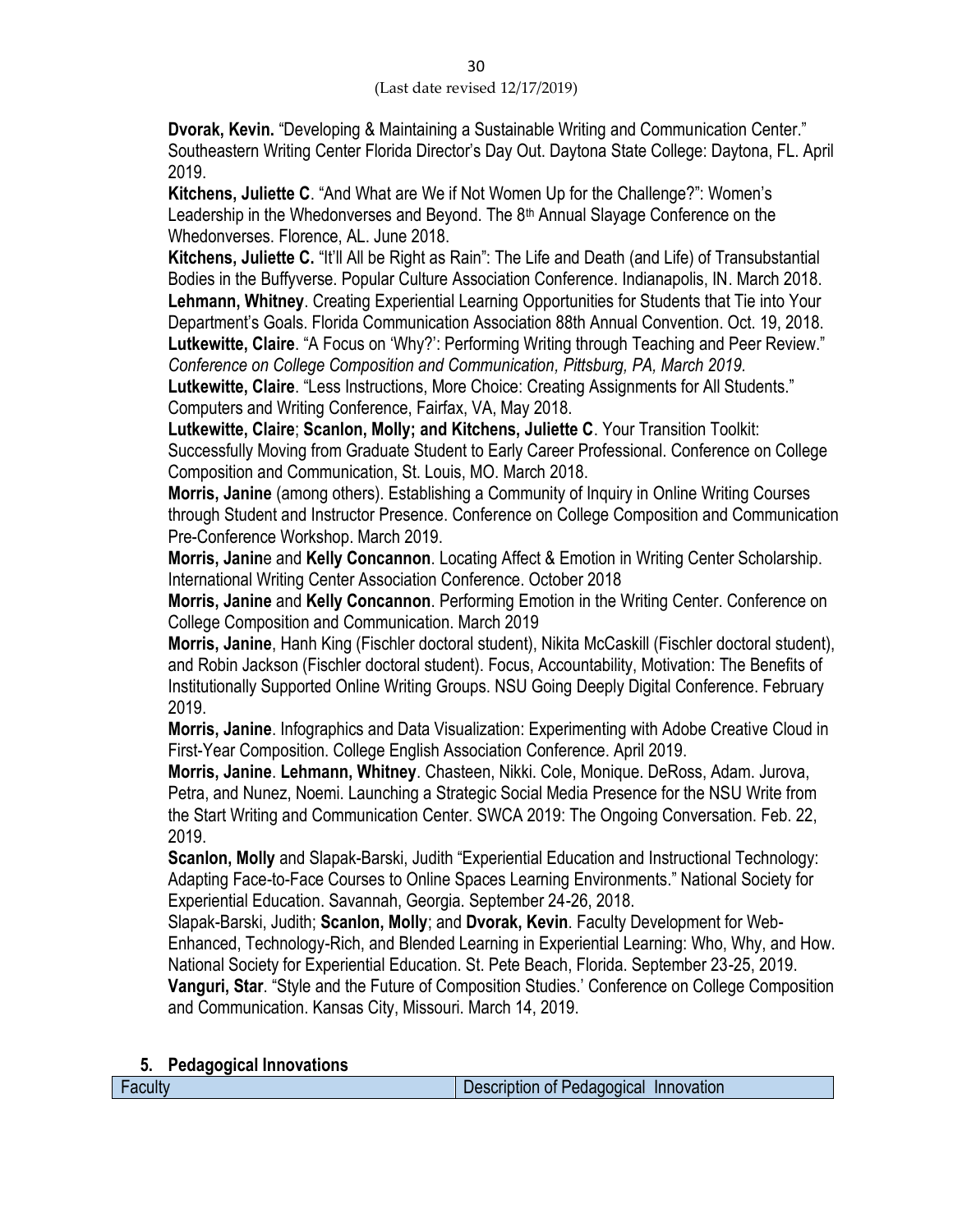| Andon, Stephen                        | Developed classroom projects utilizing the Adobe |
|---------------------------------------|--------------------------------------------------|
|                                       | <b>Creative Suite</b>                            |
| Kitchens, Juliette C., Morris, Janine | Designed COMP 1500 online course template and    |
|                                       | standard syllabus and materials.                 |
| Morris, Janine                        | Implemented Adobe Creative Cloud software into   |
|                                       | first-year composition                           |

# **6. Campus-Community Dialog Facilitators**

|                                              | Name of Campus-Community Dialog                          |
|----------------------------------------------|----------------------------------------------------------|
|                                              |                                                          |
| Faculty                                      |                                                          |
| Melissa Bianchi, Eric Mason                  | Presenter, "Game Time: Improv(ing) Stories," NSU         |
|                                              | College of Pharmacy Faculty Development Program          |
| Melissa Bianchi, Eric Mason                  | (2019)<br>Presenter, "Game Time: Fun with a Purpose" NSU |
|                                              | College of Pharmacy Faculty Development Program          |
|                                              | (2019)                                                   |
| Melissa Bianchi, Kelly Anne Concannon, Molly | Presenter, "Breaking Down the Process: How to            |
| Scanlon                                      | Effectively Engage & Assess Student Writing" WCC         |
|                                              | Consultant Workshop (2019)                               |
| Melissa Bianchi, Eric Mason                  | Presenter, "The Power of Play: Gamifying the             |
|                                              | Learning Process" QEP Faculty Workshop Series            |
|                                              | (2018)                                                   |
| Mario D'Agostino                             | Coordinated Digressions issue launch. April 2019.        |
| <b>Molly Scanlon</b>                         |                                                          |
| Mario D'Agostino                             | "How to Publish your Thesis or Dissertation," NSU        |
| <b>Janine Morris</b>                         | Power Publishing Day workshop facilitators. January      |
| Eric Mason                                   | 2019.                                                    |
| Mario D'Agostino                             | Hard Work Preys Off: Recognizing & Avoiding              |
| <b>Stacy Allsop</b>                          | Predatory Publishing. Presentation for NSU Writing &     |
|                                              | Communication Center. November 2018.                     |
| Mario D'Agostino                             | Coordinated open mic night with Open Expressions.        |
| CAHSS undergraduate students involved with   | November 2018.                                           |
| <b>Digressions</b><br>Mario D'Agostino       | Coordinated Work it Out Workshops for students           |
| CAHSS undergraduate students involved with   | interested in proposing to Digressions. Took place in    |
| Digressions                                  | the WCC. October 2018.                                   |
| Lutkewitte, Claire                           | "Plotting a Course for Student Writing through           |
|                                              | Canvas." Nova Southeastern University, Faculty           |
|                                              | <b>Workshop Series</b>                                   |
| <b>Janine Morris</b>                         | Conference co-chairs for the NSU Going Deeply            |
| Shanti Bruce                                 | Digital: Problems and Promises of the Digital            |
|                                              | Curriculum in Higher Education" conference               |
|                                              | (February 2019)                                          |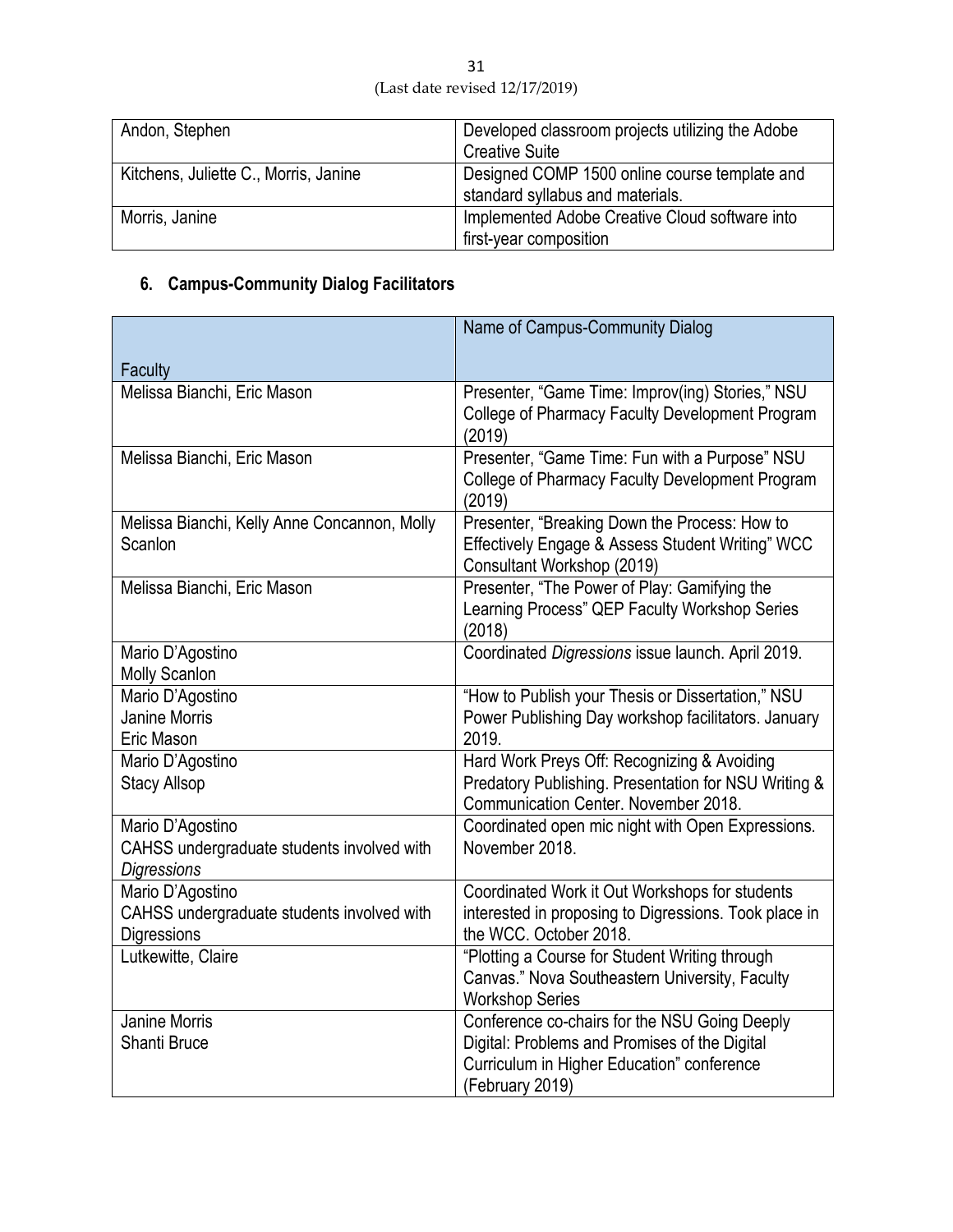| Janine Morris | ' "Gear Up: An In-Depth Look at Fake News." Gear Up |
|---------------|-----------------------------------------------------|
|               | Academic Workshop (October 2018)                    |

### **7. Student Organization Advisors and Mentors**

| Faculty           | <b>Student Organization</b>         | <b>Faculty Role</b>          |
|-------------------|-------------------------------------|------------------------------|
| Andon, Stephen    | Radio X                             | Advisor                      |
| Andon, Stephen    | <b>DWC Student Video Showcase</b>   | Creator/Advisor              |
| Bruce, Shanti     | <b>CSA Mentoring Program</b>        | Mentor                       |
| Concannon, Kelly  | <b>CSA Mentoring Program</b>        | Mentor                       |
| Concannon, Kelly  | <b>Undergraduate Student</b>        | Undergraduate Student Mentor |
|                   | Symposium                           |                              |
| D'Agostino, Mario | Digressions: Art and Literary       | <b>Faculty Advisors</b>      |
| Scanlon, Molly J. | Journal                             |                              |
| Lehmann, Whitney  | <b>NSU Public Relations Student</b> | Advisor                      |
|                   | Society of America (PRSSA)          |                              |
| Scanlon, Molly J. | <b>Campus Cursive</b>               | <b>Faculty Advisor</b>       |

### **8. Books and Book Chapters**

**Bruce, Shanti.** "Communication, Feedback, and Sparkle: Supporting Millenial Faculty." In *Engaging Millennial Faculty*. 2019.

**Dvorak, Kevin.** "Building Spaces for Millennial Faculty/Student Engagement." In *Engaging Millennial Faculty*. 2019.

**Dvorak, Kevin.** "Reflecting on Applications of Studio Models." In *Studio-Based Approaches for Multimodal Projects*. 2019.

**Morris, Janine**. "Annotating with Google Docs: Bridging Collaborative Reading and Writing in the Composition Classroom." *Digital Reading and Writing in Composition Studies*, edited by Mary Lamb and Jennifer Parrott. 2018.

Coogan, Robert, Jane Donawerth, and **Molly J. Scanlon**. "Innovation and Restoration: A History of Introductory Academic Writing at the University of Maryland." *Perspectives on Academic and Professional Writing*. Eds. Shirley Logan and Wayne Slater. SIU Press. 2018.

### **9. Awards and Recognitions**

| Faculty               | Name of Award/Recognition          | Date Awarded     |
|-----------------------|------------------------------------|------------------|
|                       |                                    |                  |
| Bruce, Shanti         | <b>STUEY Administrator of the</b>  | April 2019       |
|                       | Year                               |                  |
| Kitchens, Juliette C. | Book of the Year Award,            | <b>June 2018</b> |
|                       | <b>Whedon Studies Association</b>  |                  |
| Lehmann, Whitney      | Nominee, Communicator of           | December 2018    |
|                       | the Year, Public Relations         |                  |
|                       | Society of America Greater         |                  |
|                       | Fort Lauderdale Chapter            |                  |
| Scanlon, Molly J.     | <b>STUEY Professor of the Year</b> | March 2019       |
|                       | Nomination                         |                  |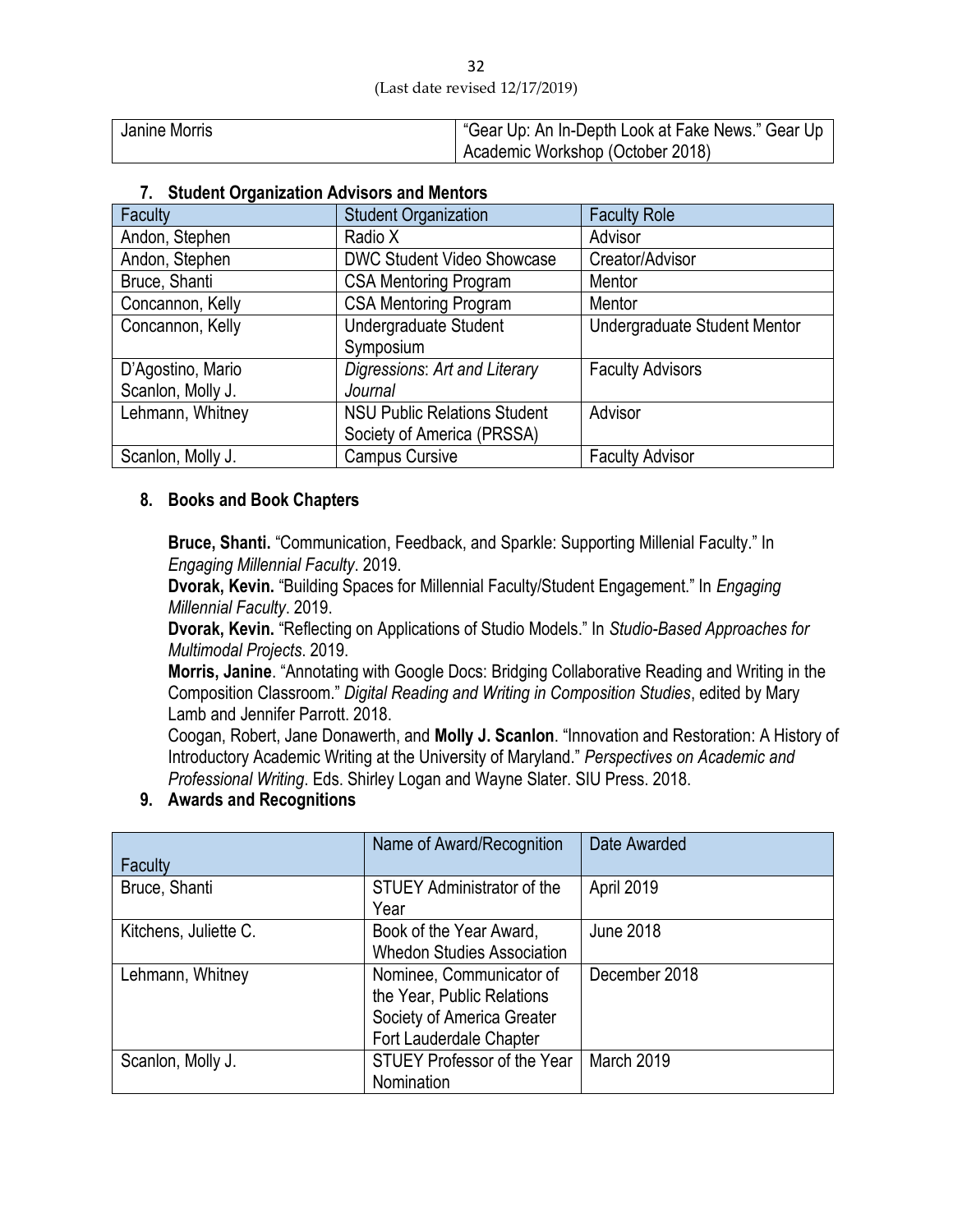| 33                             |  |
|--------------------------------|--|
| (Last date revised 12/17/2019) |  |

| Faculty            | Name of Academic<br>Society/Professional<br>Association | <b>Faculty Leadership Role</b>    |
|--------------------|---------------------------------------------------------|-----------------------------------|
| Lutkewitte, Claire | <b>Conference of College</b>                            | Outstanding Dissertation Award in |
|                    | Composition and                                         | <b>Technical Communication</b>    |
|                    | Communication                                           | Committee member                  |
| Morris, Janine     | Southeastern Writing Center                             | <b>Vice President</b>             |
|                    | Association                                             |                                   |
| Morris, Janine     | <b>Coalition of Feminist</b>                            | <b>Dissertation Award Judge</b>   |
|                    | Scholars in the History of                              |                                   |
|                    | <b>Rhetoric and Composition</b>                         |                                   |

#### **10. Leadership in Academic Societies and Professional Associations**

### **11. Editors, Referees, and Reviewers for Recognized Academic Outlets**

#### **Stephen P. Andon**.

*Sports Marketing Quarterly.* Reviewer. *Journal of Consumer Behavior.* Reviewer.

#### **Melissa Bianchi**.

*OneShot: A Journal of Critical Games & Play*. Editor Columbia University Press. Manuscript Reviewer.

### **Shanti Bruce.**

*Across the Disciplines.* Manuscript Reviewer. *Florida English Literary Journal*. Manuscript Reviewer. *Orange Blossom Review*. Manuscript Reviewer.

### **Kevin Dvorak**.

*The Writing Center Journal*. Reviewer. *Communication Center Journal*. Reviewer.

### **Claire Lutkewitte.**

Reviewed business writing textbook, *Writing that Works*, Bedford/St. Martin's, 2018.

#### **Janine Morris**.

*Southern Discourse in the Center.* Review board member. *Peitho: Journal of the Coalition of Feminist Scholars in the History of Rhetoric and Composition*. Review board member. *Composition Studies*. Review board member. *Queen City Writers*. Review board member.

#### **Molly J**. **Scanlon**.

*Enculturation*: A Journal of Rhetoric, Writing, and Culture. Copy Editor.